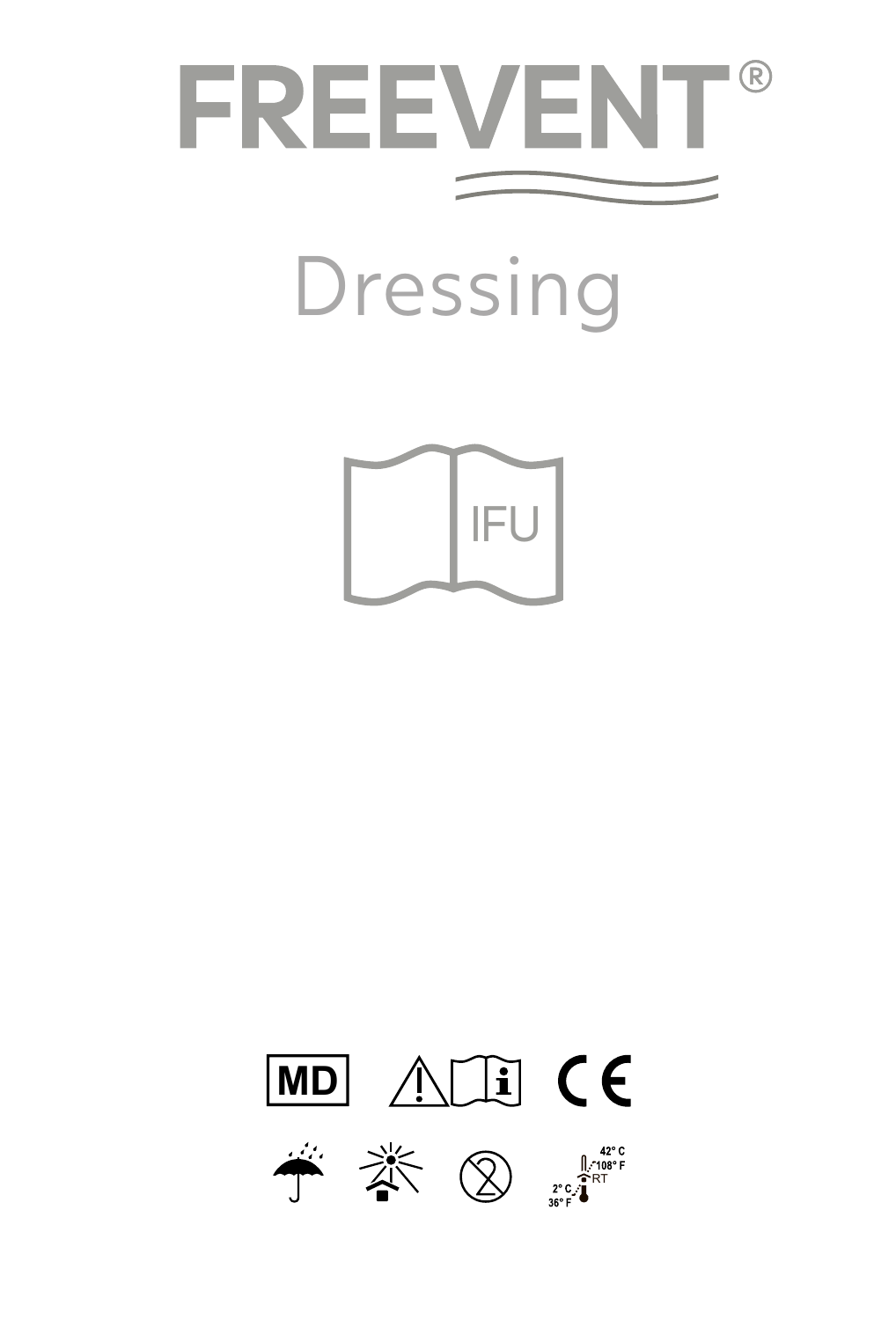#### Disclaimer

Atos Medical offers no warranty - neither expressed nor implied - to the purchaser hereunder as to the lifetime of the product delivered, which may vary with individual use and biological conditions. Furthermore, Atos Medical offers no warranty of merchantability or fitness of the product for any particular purpose.

#### Patents and trademarks

Freevent<sup>®</sup> is a registered trademark owned by Atos Medical AB, Sweden. For information about protective rights (e.g. patents), please refer to our web page www.atosmedical.com/patents.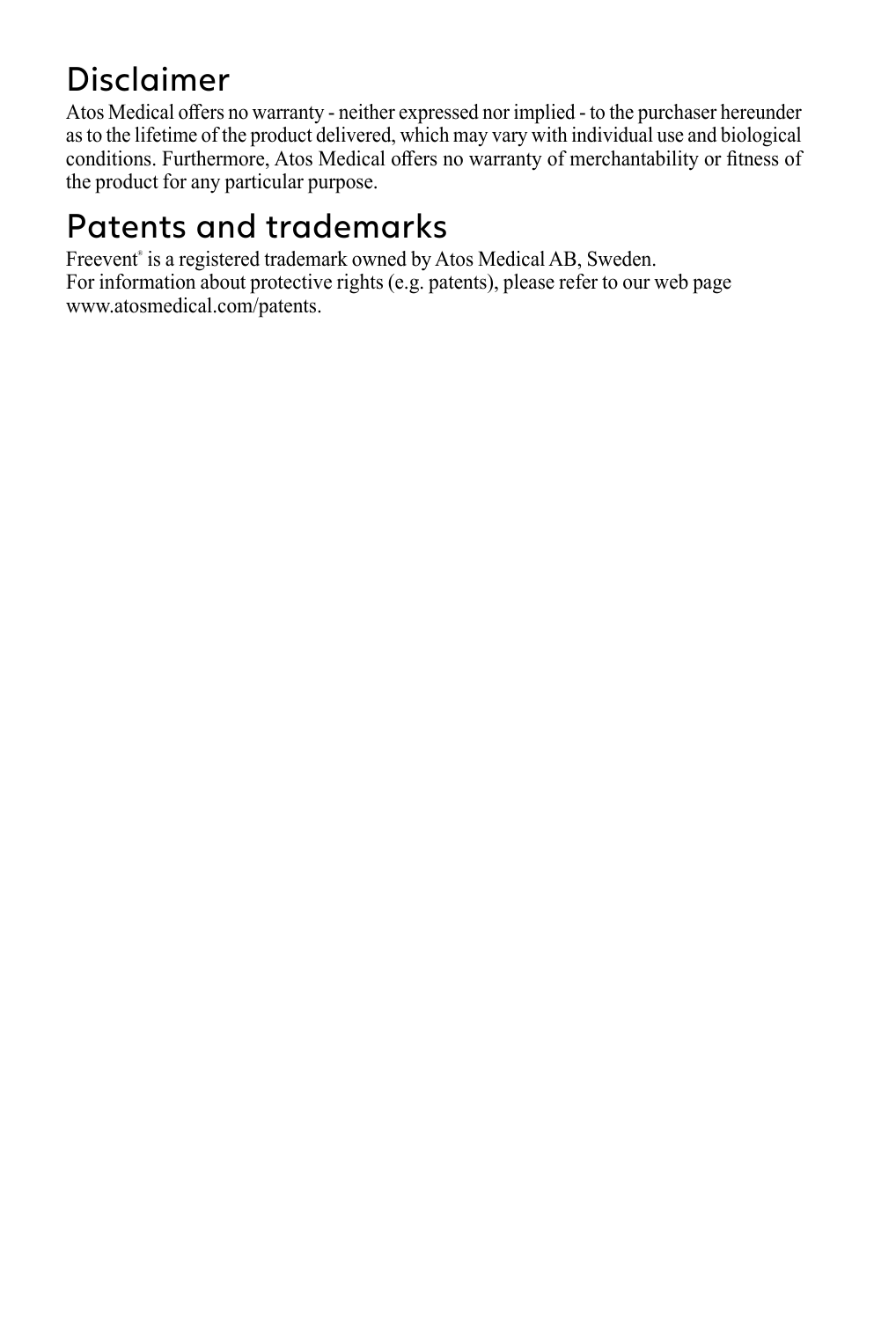#### **Contents**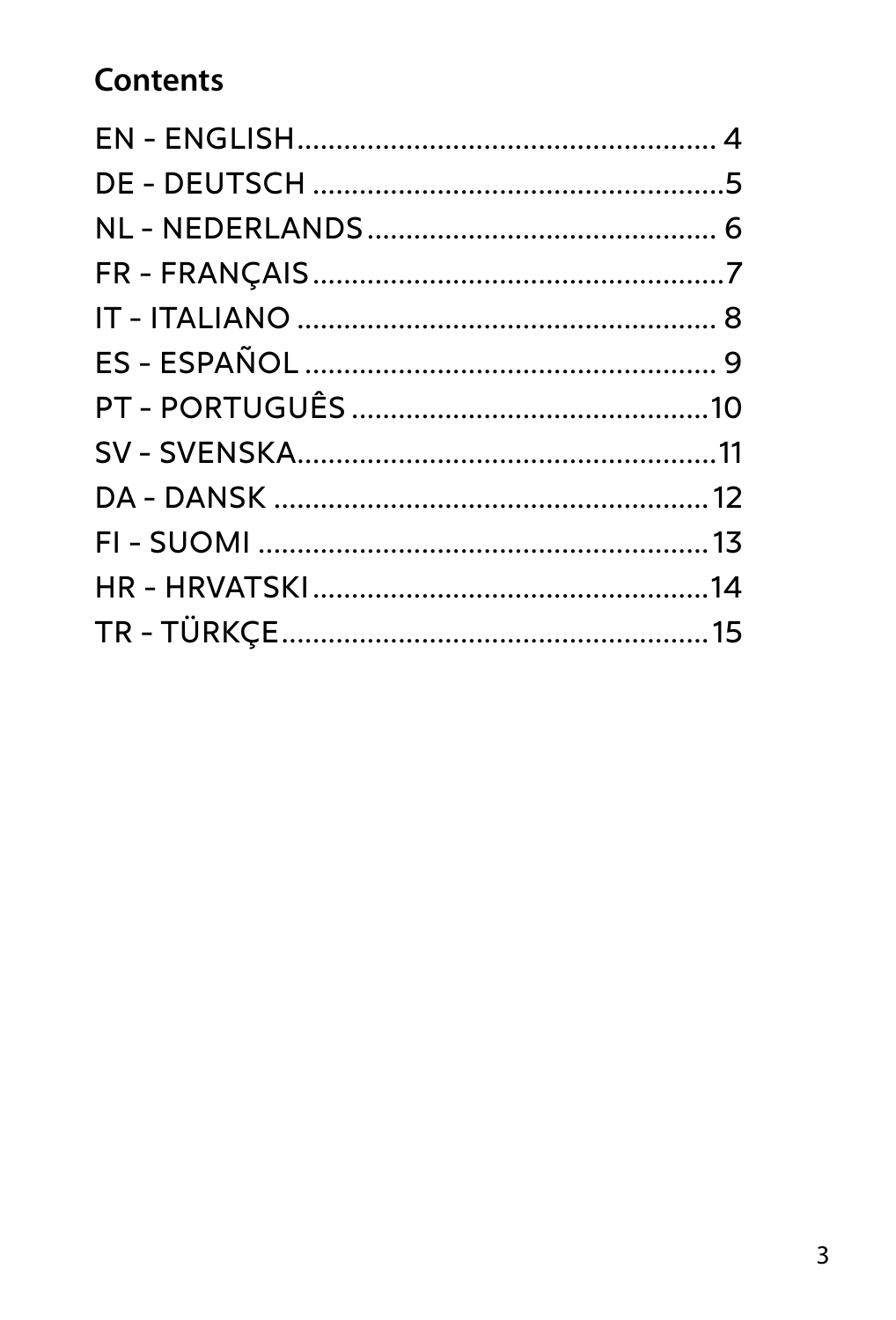### ENGLISH

#### **1. Intended use**

Freevent Dressings are single use tracheal dressings that provide protection between the tracheal cannula and the skin and absorb secretions.

#### **2. Operating instructions**

Place Freevent Dressings between the tracheal cannula and the skin. When using Dressings without slit, the tracheal cannula is inserted through the opening of the dressing. The tracheal cannula is then inserted in the tracheostoma and fixed with a tracheal cannula holder.

#### **3. WARNINGS**

• When changing the dressing be very careful in order to prevent accidental de-canulation.

#### **4. PRECAUTIONS**

- The device may irritate the skin. Stop using the device if skin irritation develops and consult your clinician.
- The dressing should be changed at least every 24 hours or more often if needed to prevent skin irritation.
- Do not modify the dressing by e.g. cutting.

#### **5. Device performance**

For hygienic reasons, the Freevent Dressing should be exchanged when needed, at least with every cannula change, or every 24 hours.

#### **6. Disposal**

Always follow medical practice and national requirements regarding biohazard when disposing of a used medical device.

#### **7. Reporting**

Please note that any serious incident that has occurred in relation to the device shall be reported to the manufacturer and the national authority of the country in which the user and/or patient resides.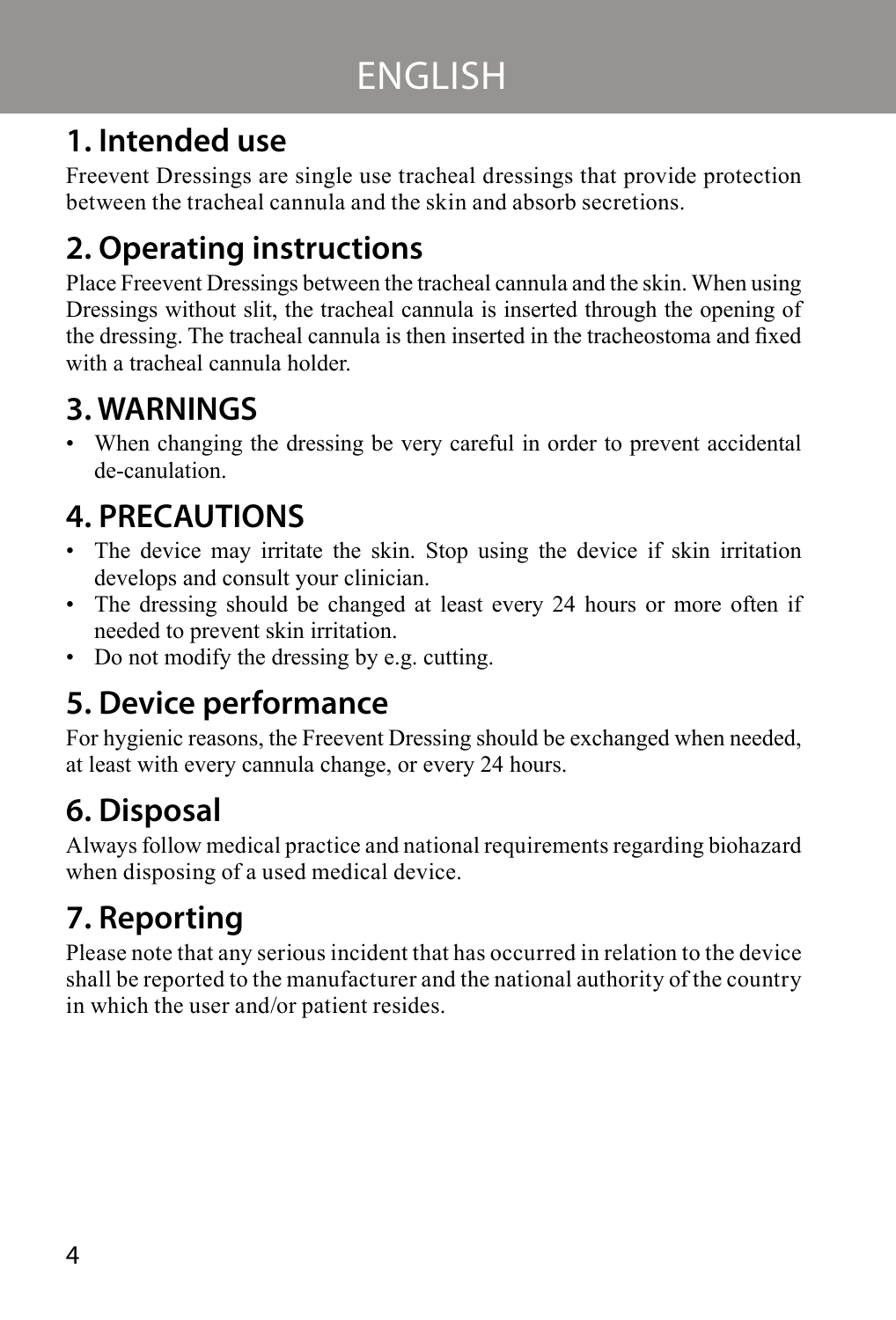#### **1. Verwendungszweck**

Freevent Dressings sind Trachealkompressen zur einmaligen Verwendung, die zwischen Trachealkanüle und Haut angebracht werden, Schutz bieten und Sekrete aufnehmen.

#### **2. Anwendung**

Platzieren Sie die Trachealkompresse Freevent Dressing zwischen der Trachealkanüle und der Haut. Bei der Verwendung von Kompressen ohne Schlitz wird hierzu zunächst die Trachealkanüle durch die runde Öffnung der Kompresse gesteckt und bis zum Kanülenschild vorgeschoben, bevor die Trachealkanüle in das Tracheostoma eingeführt und mit der verwendeten Befestigungslösung (z. B. Kanülentrageband) gesichert wird.

#### **3. WARNUNG**

• Gehen Sie beim Wechseln der Kompresse sehr behutsam vor, um unbeabsichtigte Dekanülierung zu verhindern.

#### **4. VORSICHTSMASSNAHMEN**

- Das Produkt kann die Haut reizen. Im Falle von Hautreizungen ist die Anwendung des Produkts abzubrechen und der zuständige Arzt zu konsultieren.
- Die Kompresse sollte mindestens alle 24 Stunden oder bei Bedarf häufiger gewechselt werden, um Hautreizung zu verhindern.
- Die Kompresse darf nicht eingeschnitten, oder anderweitig verändert werden.

#### **5. Nutzungsdauer**

Aus hygienischen Gründen sollte die Trachealkompresse Freevent Dressing bei Bedarf, mindestens jedoch bei jedem Kanülenwechsel oder alle 24 Stunden, gewechselt werden.

#### **6. Entsorgung**

Bei der Entsorgung von benutzten Medizinprodukten immer die medizinische Praxis sowie die Vorschriften für biologisch gefährliches Material des jeweiligen Landes befolgen.

#### **7. Meldung**

Bitte beachten Sie, dass alle schwerwiegenden Vorfälle, die sich im Zusammenhang mit dem Produkt ereignet haben, dem Hersteller sowie den nationalen Behörden des Landes gemeldet werden müssen, in dem der Benutzer und/oder der Patient ansässig ist.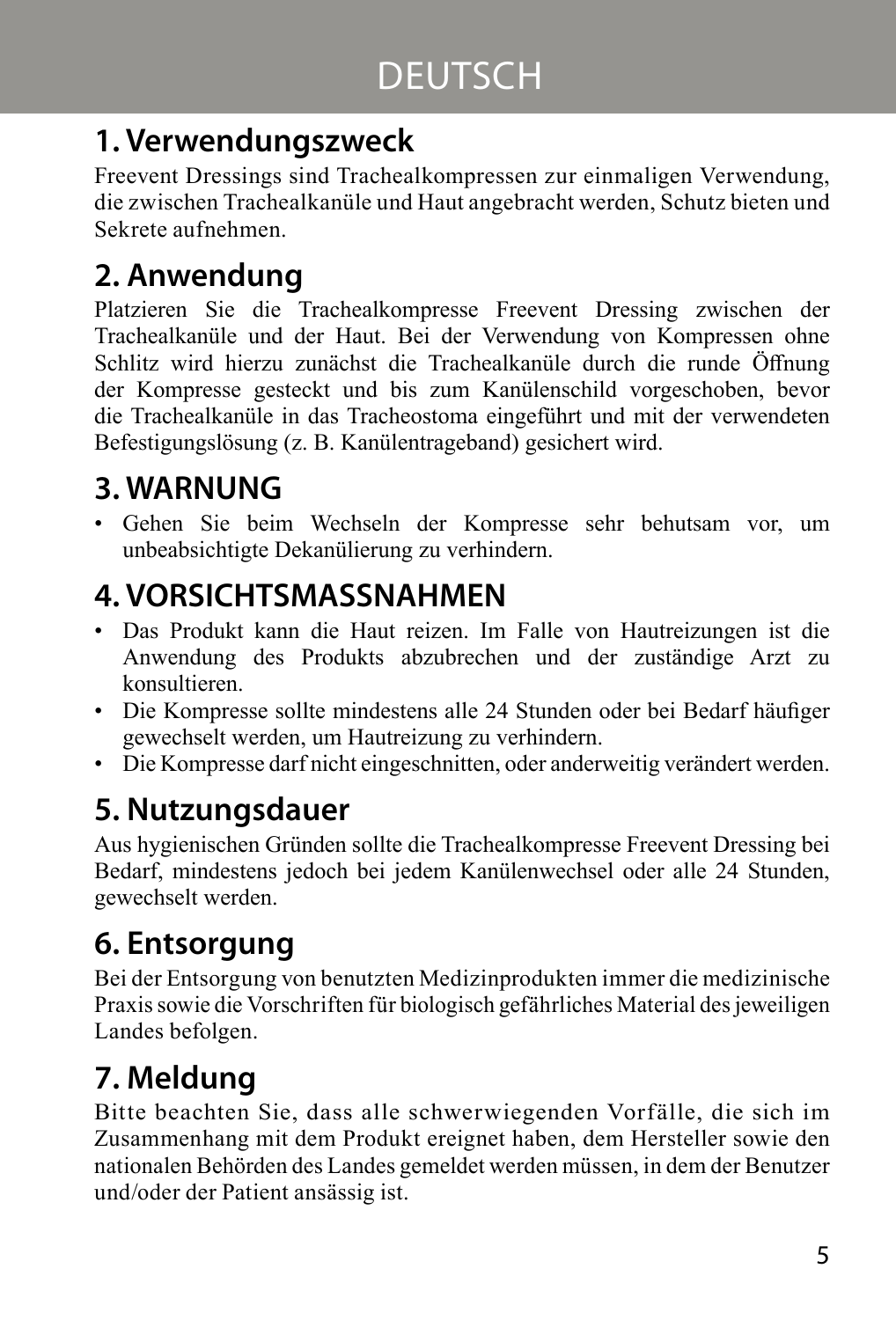#### **1. Beoogd gebruik**

Freevent-verbanden zijn tracheaverbanden die bescherming tussen de tracheacanule en de huid bieden en afscheiding absorberen.

#### **2. Gebruiksinstructies**

Plaats Freevent-verbanden tussen de tracheacanule en de huid. Bij gebruik van verbanden zonder inkeping, wordt de tracheacanule door de opening van het verband ingebracht. De tracheacanule wordt dan in het tracheostoma ingebracht en met een tracheacanulehouder bevestigd.

#### **3. WAARSCHUWINGEN**

• Wees voorzichtig bij het verwisselen van het verband om onbedoelde verwijdering van de canule te voorkomen.

#### **4. VOORZORGSMAATREGELEN**

- Het hulpmiddel kan de huid irriteren. Stop met het gebruik van het hulpmiddel indien er huidirritatie optreedt en raadpleeg uw behandelend clinicus.
- Het verband moet ten minste om de 24 uur worden vervangen of vaker indien nodig, om huidirritatie te voorkomen.
- Breng geen wijzigingen aan aan het verband door er bijvoorbeeld in te knippen.

#### **5. Prestaties van het hulpmiddel**

Om hygiënische redenen moet het Freevent-verband indien nodig worden verwisseld, en in ieder geval bij elke canulevervanging of elke 24 uur.

#### **6. Afvoeren**

Volg bij het afvoeren van een gebruikt medisch hulpmiddel altijd de medische praktijk en nationale voorschriften met betrekking tot biologisch gevaar.

#### **7. Meldingen**

Let op: elk ernstig incident dat zich in verband met het hulpmiddel heeft voorgedaan, moet worden gemeld aan de fabrikant en de nationale autoriteit van het land waar de gebruiker en/of de patiënt woont.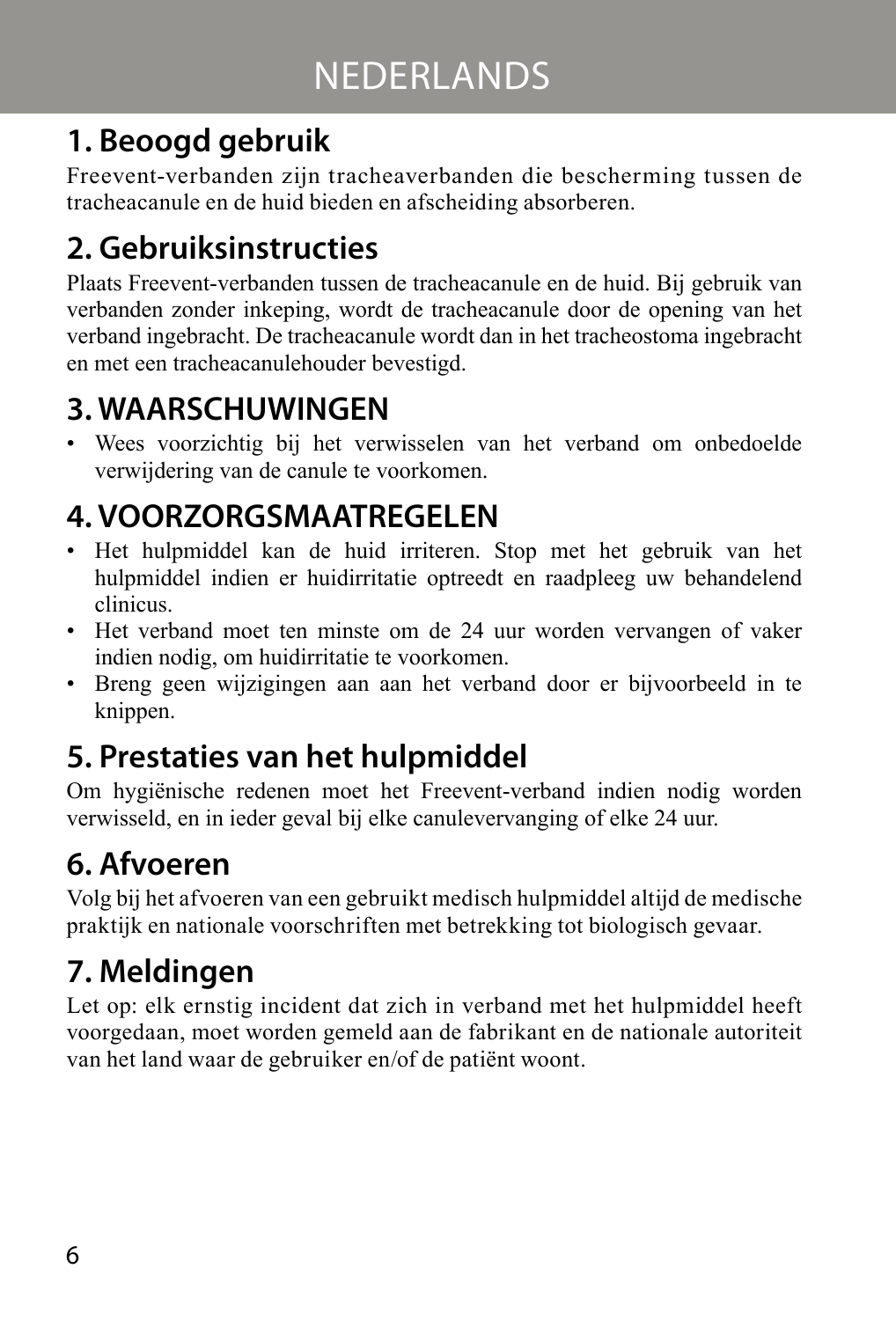#### **1. Utilisation prévue**

Les compresses Freevent sont des compresses trachéales à usage unique, qui protègent la peau autour de la canule trachéale et absorbent les sécrétions.

#### **2. Instructions d'utilisation**

Placez les compresses Freevent entre la canule trachéale et la peau. Lorsqu'une compresse est utilisée sans fente, la canule trachéale est insérée à travers l'ouverture du pansement. La canule trachéale est ensuite insérée dans le trachéostome et fixée au moyen d'un canule trachéale de maintien.

#### **3. AVERTISSEMENTS**

• Lors du changement de compresse, veiller à ne pas retirer accidentellement la canule.

#### **4. MISES EN GARDE**

- Le dispositif peut irriter la peau. Cesser d'utiliser le dispositif en cas d'irritation et consultez votre praticien.
- Pour éviter toute irritation cutanée, la compresse doit être changée au moins toutes les 24 heures ou plus souvent si nécessaire.
- Ne modifiez pas la compresse en le découpant par exemple.

#### **5. Performances du dispositif**

Pour des raisons d'hygiène, la compresse Freevent doit être remplacée lorsque cela est nécessaire, au moins à chaque changement de canule, ou toutes les 24 heures.

#### **6. Élimination des déchets**

Respectez toujours la pratique médicale et les réglementations nationales concernant les risques biologiques lorsque vous mettez un dispositif médical usagé au rebut.

#### **7. Signalement**

Notez que tout incident grave survenu en relation avec le dispositif doit être signalé au fabricant et à l'autorité nationale du pays dans lequel l'utilisateur et/ou le patient réside.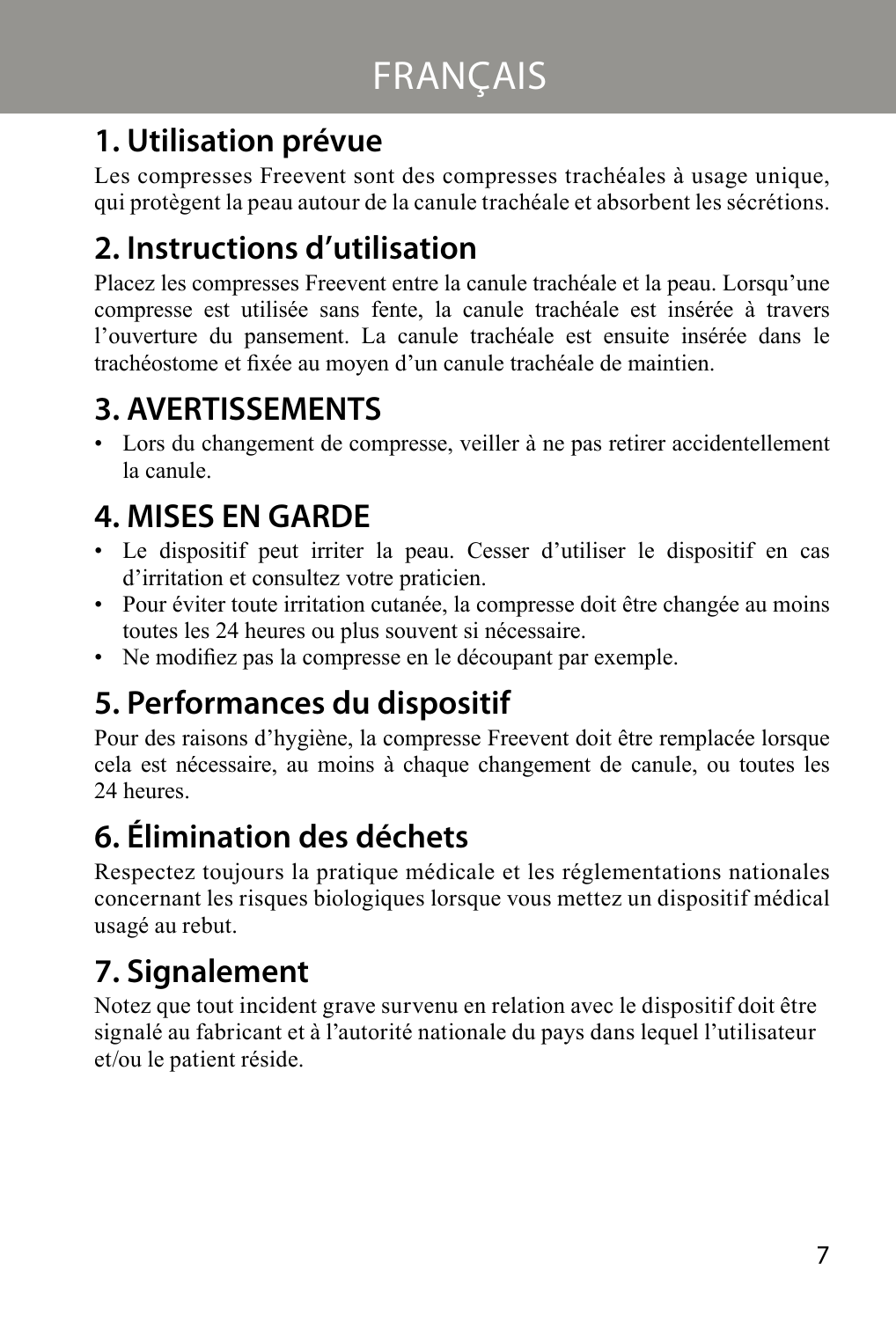#### ITALIANO

#### **1. Uso previsto**

Le medicazioni Freevent sono cuscinetti monouso per tracheostomia che proteggono la cute intorno alla cannula tracheale e assorbono le secrezioni.

#### **2. Istruzioni operative**

Inserire le medicazioni Freevent tra la cannula tracheale e la cute. Quando si utilizzano le medicazioni senza fessura occorre inserire la cannula tracheale attraverso l'apertura della medicazione. La cannula tracheale viene quindi inserita nel tracheostoma e fissata con un apposito supporto.

#### **3. AVVERTENZE**

• Quando si cambia la medicazione prestare molta attenzione per evitare una decannulazione accidentale.

#### **4. PRECAUZIONI**

- Il dispositivo può irritare la cute. Se si sviluppa un'irritazione cutanea, interrompere l'uso della medicazione e consultare il proprio medico.
- Per evitare irritazioni cutanee, la medicazione deve essere cambiata almeno ogni 24 ore o più spesso, se necessario.
- Non modificare la medicazione, ad esempio tagliandola.

#### **5. Prestazioni del dispositivo**

Per motivi igienici, la medicazione Freevent deve essere cambiata quando necessario, almeno ad ogni cambio di cannula o ogni 24 ore.

#### **6. Smaltimento**

Attenersi sempre alle pratiche mediche e alle normative nazionali sui materiali biopericolosi per lo smaltimento di un dispositivo medico usato.

#### **7. Segnalazioni**

Si prega di notare che qualsiasi incidente grave verificatosi in relazione al dispositivo deve essere segnalato al fabbricante e all'autorità nazionale del Paese in cui risiede l'utilizzatore e/o il paziente.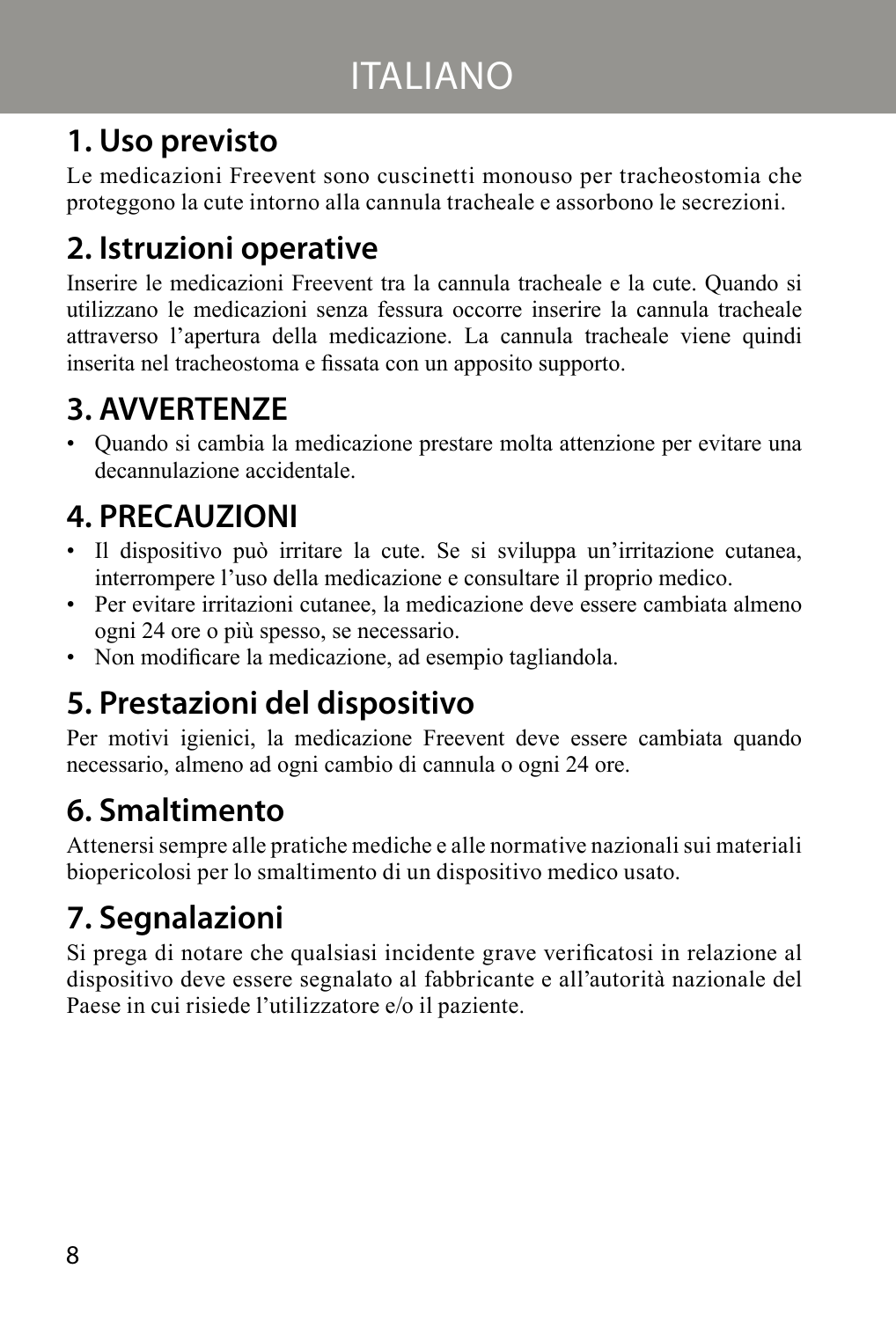### ESPAÑOL

#### **1. Uso previsto**

Los apósitos Freevent son apósitos traqueales de un solo uso que proporcionan protección entre la cánula traqueal y la piel, y absorben las secreciones.

#### **2. Instrucciones de uso**

Coloque los apósitos Freevent entre la cánula traqueal y la piel. Cuando se utiliza un apósito sin abertura, la cánula traqueal se inserta a través de la abertura de esta. La cánula traqueal se inserta en el traqueostoma y se fija con un soporte para cánula traqueal.

#### **3. ADVERTENCIAS**

• Al cambiar el apósito, tenga mucho cuidado para evitar la decanulación accidental.

#### **4. PRECAUCIONES**

- El producto puede irritar la piel. Deje de usarlo si la piel está irritada y consulte con su médico.
- El apósito debe cambiarse al menos cada 24 horas o con más frecuencia, si es necesario, para prevenir la irritación de la piel.
- No modifique el apósito, por ejemplo, cortándolo.

#### **5. Rendimiento del producto**

Por razones de higiene, el apósito Freevent debe cambiarse cuando sea necesario, al menos con cada cambio de cánula, o cada 24 horas.

#### **6. Eliminación**

Al desechar un dispositivo médico usado, siga siempre la práctica médica y los requisitos nacionales sobre peligros biológicos.

#### **7. Notificación**

Tenga en cuenta que cualquier incidente grave que se haya producido en relación con el dispositivo deberá comunicar al fabricante y a la autoridad nacional del país en el que resida el usuario y/o el paciente.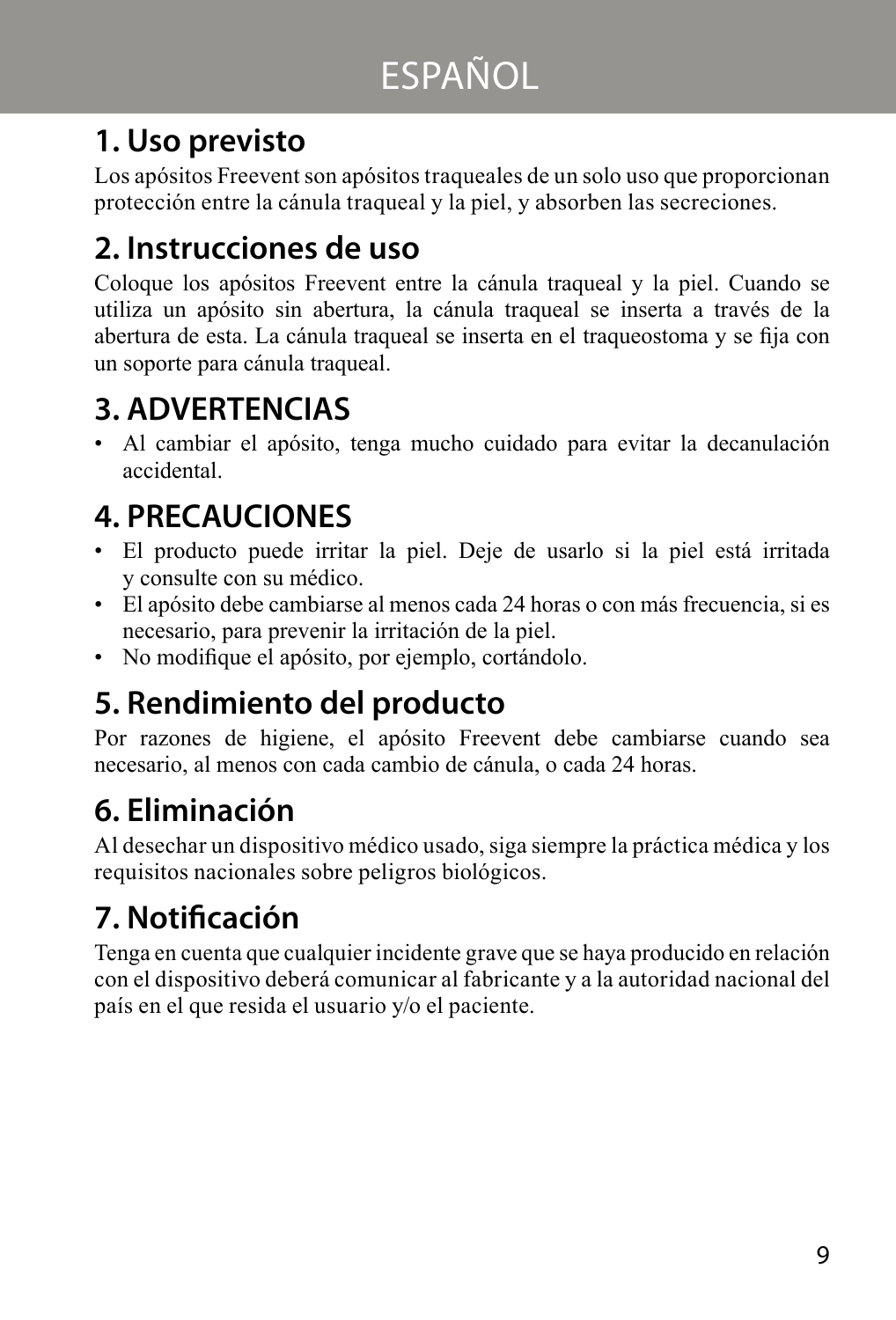#### **1. Utilização prevista**

Os pensos Freevent são pensos traqueais de utilização única que oferecem proteção entre a cânula traqueal e a pele e absorvem secreções.

#### **2. Instruções de utilização**

Coloque os pensos Freevent entre a cânula traqueal e a pele. Ao utilizar pensos sem fenda, a cânula traqueal é inserida através da abertura do penso. A cânula traqueal é depois inserida no traqueostoma e fixada com um suporte para cânula traqueal.

#### **3. ATENÇÃO**

• Ao mudar o penso, tenha o máximo de cuidado para evitar uma decanulação acidental.

#### **4. PRECAUÇÕES**

- O dispositivo pode irritar a pele. Em caso de irritação cutânea, interrompa a utilização do dispositivo e consulte o seu médico.
- O penso deve ser substituído, pelo menos, a cada 24 horas ou mais frequentemente, se necessário, para evitar irritação cutânea.
- Não modifique o penso, por exemplo, cortando-o.

#### **5. Desempenho do dispositivo**

Por motivos de higiene, o penso Freevent deve ser mudado quando necessário, no mínimo, sempre que a cânula seja substituída ou a cada 24 horas.

#### **6. Eliminação**

Cumpra sempre os requisitos nacionais e de medicina geral em matéria de perigos biológicos ao eliminar um dispositivo médico usado.

#### **7. Comunicação de incidentes**

Tenha em atenção que qualquer incidente grave que tenha ocorrido, relacionado com o dispositivo, deve ser comunicado ao fabricante e à autoridade nacional do país onde o utilizador e/ou o paciente residem.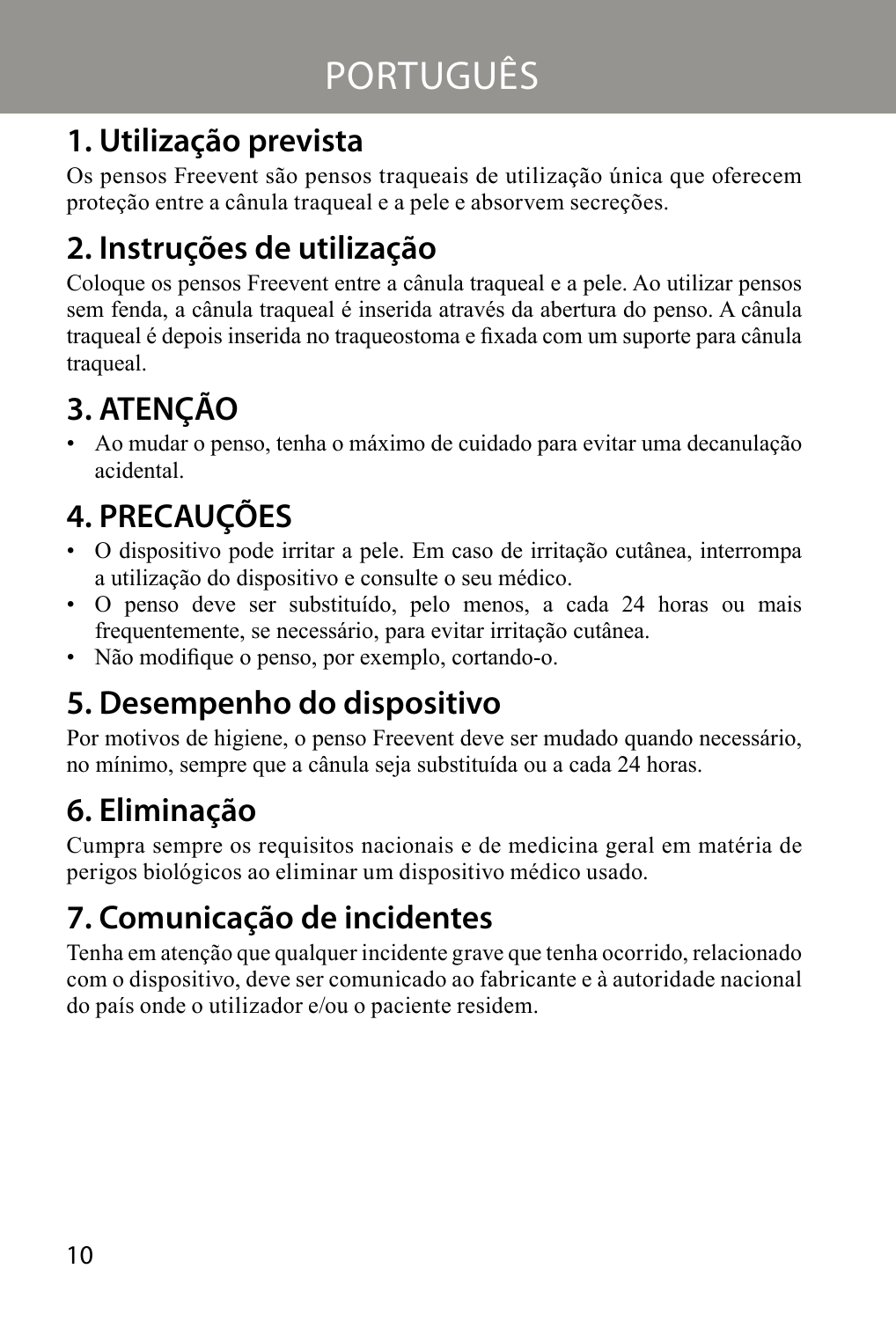#### **1. Avsedd användning**

Freevent Dressings är trakeostomiförband för engångsbruk som utgör ett skydd mellan trakeostomikanylen och huden samt absorberar sekretion.

#### **2. Användarinstruktioner**

Placera Freevent Dressings mellan trakeostomikanylen och huden. Vid användning av ett förband utan skåra förs trakeostomikanylen in genom förbandets öppning. Trakeostomikanylen sätts sedan in i trakeostomat och fixeras med en trakeostomikanylhållare.

#### **3. VARNINGAR**

• Var väldigt försiktig vid byte av förband för att förhindra att kanylen tas bort oavsiktligt.

### **4. FÖRSIKTIGHETSÅTGÄRDER**

- Produkten kan ge upphov till hudirritation. Sluta använda produkten om huden blir irriterad och rådfråga din läkare.
- Förbandet bör bytas ut minst en gång per dygn eller oftare om det behövs för att förhindra hudirritation.
- Modifiera inte förbandet genom att t.ex. klippa till det.

#### **5. Användning av produkten**

Av hygieniska skäl bör Freevent Dressing bytas ut vid behov, åtminstone vid varje kanylbyte eller en gång per dygn.

#### **6. Kassering**

Följ alltid medicinsk praxis och nationella krav rörande biologiska risker vid kassering av en använd medicinteknisk anordning.

#### **7. Rapportera**

Observera att varje allvarlig incident som har inträffat i förhållande till produkten ska rapporteras till tillverkaren och den nationella myndigheten i det land där användaren och/eller patienten är bosatt.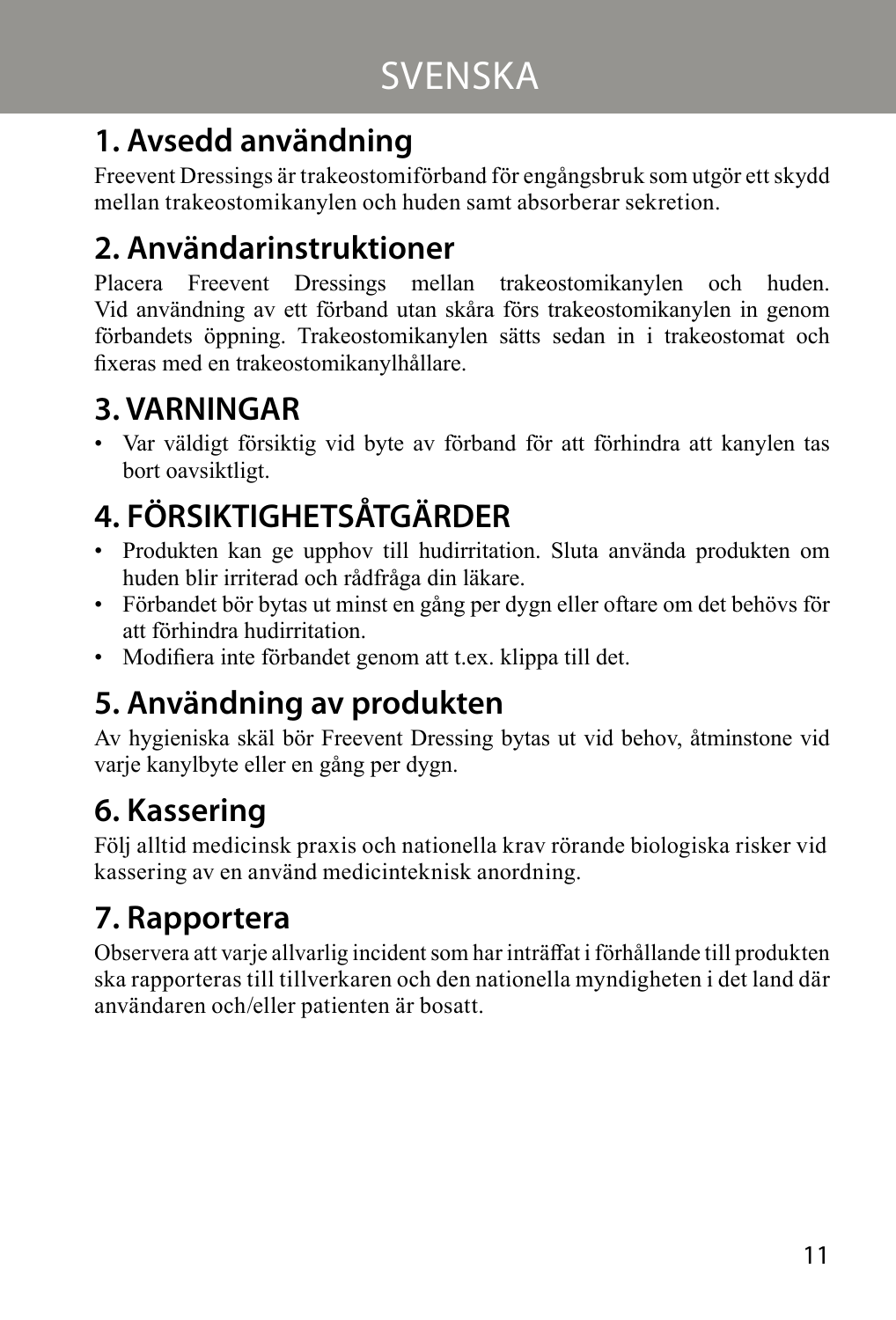#### **1. Tilsigtet anvendelse**

Freevent-forbindinger er forbindinger til engangsbrug, som giver beskyttelse mellem trakealkanylen og huden, og absorberer sekreter.

#### **2. Betjeningsvejledning**

Anbring Freevent-forbinding mellem trakealkanylen og huden. Når du bruger forbindinger uden slids, indsættes trakealkanylen gennem åbningen af forbindingen. Trakealkanylen indsættes derefter i trakeostomaen, og fikseres med en holder til trakealkanyle.

#### **3. ADVARSLER**

• Når du skifter forbindingen, skal du være forsigtig for at undgå utilsigtet dekanylering.

#### **4. FORHOLDSREGLER**

- Anordningen kan irritere huden. Stop med at bruge anordningen, hvis huden bliver irriteret, og kontakt din kliniker.
- Forbindingen skal skiftes mindst for hver 24 timer eller oftere, hvis det er nødvendigt for at forhindre hudirritation.
- Undlad at ændre forbindingen ved f.eks. at klippe i den.

#### **5. Anordningens ydeevne**

Af hygiejniske årsager bør Freevent-forbindingen udskiftes efter behov, ved hvert kanyleskift eller hver 24. time.

#### **6. Bortskaffelse**

Følg altid medicinsk praksis og nationale krav vedrørende biologisk farligt affald ved bortskaffelse af en brugt medicinsk anordning.

#### **7. Rapportering**

Bemærk venligst, at enhver alvorlig hændelse, der er opstået i forbindelse med anordningen, skal indberettes til producenten og den nationale myndighed i det land, hvor brugeren og/eller patienten opholder sig.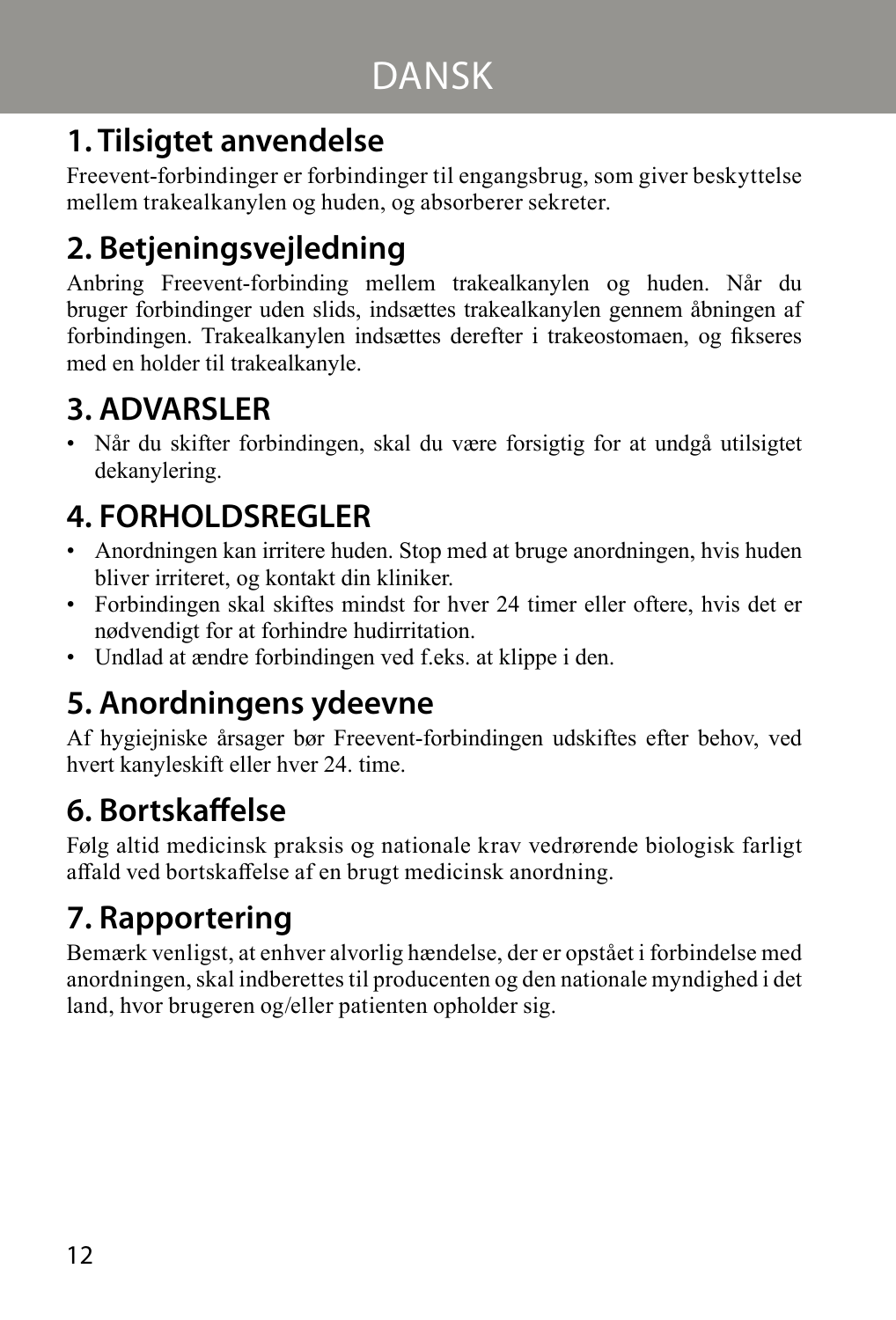#### SUOMI

#### **1. Käyttötarkoitus**

Freevent-sidokset ovat kertakäyttöisiä trakeasidoksia, jotka suojaavat trakeakanyylin ja ihon välissä olevaa aluetta ja imevät eritteitä.

#### **2. Käyttöohjeet**

Aseta Freevent-sidokset trakeakanyylin ja ihon väliin. Kun sidoksia käytetään avaamatta lovea, trakeakanyyli viedään sidoksessa olevan aukon lävitse. Trakeakanyyli asetetaan sitten trakeostoomaan ja kiinnitetään trakeakanyylin pidikkeellä.

#### **3. VAROITUKSET**

• Ole sidosta vaihtaessasi erittäin varovainen, jotta et vahingossa poista kanyyliä.

#### **4. VAROTOIMET**

- Laite voi ärsyttää ihoa. Jos ihoärsytystä ilmenee, lopeta laitteen käyttö ja ota yhteyttä lääkäriisi.
- Sidos on vaihdettava vähintään 24 tunnin välein tai tarvittaessa useammin ihoärsytyksen estämiseksi.
- Älä muokkaa sidosta esim. leikkaamalla.

#### **5. Laitteen suorituskyky**

Hygieenisistä syistä Freevent -sidos on vaihdettava tarpeen mukaan, vähintään jokaisen kanyylinvaihdon yhteydessä tai 24 tunnin välein.

#### **6. Hävittäminen**

Noudata aina lääketieteellistä käytäntöä ja biovaarallisia aineita koskevia kansallisia vaatimuksia lääkinnällistä laitetta hävitettäessä.

#### **7. Ilmoittaminen**

Huomaa, että kaikki laitetta koskevat, vakavat tapahtumat ilmoitetaan valmistajalle ja käyttäjän ja/tai potilaan asuinmaan kansalliselle viranomaiselle.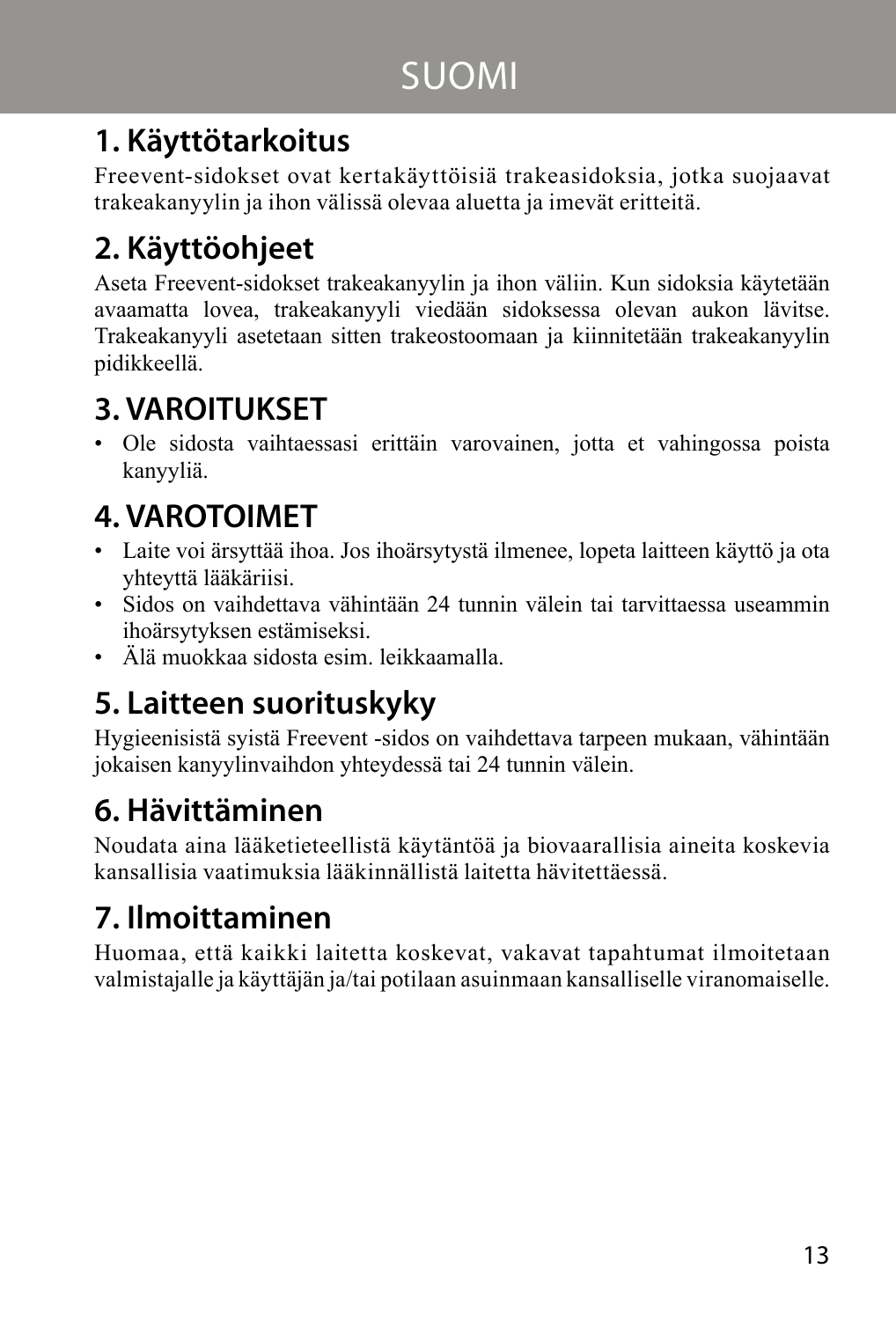### **HRVATSKI**

#### **1. Namjena**

Zavoji Freevent jednokratni su trahealni zavoji koji pružaju zaštitu u području između trahealne kanile i kože te upijaju sekrete.

#### **2. Upute za rad**

Postavite zavoje Freevent između trahealne kanile i kože. Pri uporabi zavoja bez proreza trahealna kanila umeće se kroz otvor na zavoju. Trahealna kanila zatim se umeće u traheostomu i pričvršćuje s pomoću držača za trahealnu kanilu.

#### **3. UPOZORENJA**

• Pri promjeni zavoja budite iznimno pažljivi kako ne biste slučajno uklonili kanilu.

#### **4. MJERE OPREZA**

- Proizvod može nadražiti kožu. Ako se pojavi nadraženost kože, prestanite upotrebljavati proizvod i savjetujte se s kliničkim djelatnikom.
- Kako bi se spriječila nadraženost kože, zavoji se trebaju mijenjati barem svaka 24 sata ili češće ako je potrebno.
- Nemojte mijenjati zavoj, primjerice rezanjem.

#### **5. Radni učinak proizvoda**

Iz higijenskih razloga zavoj Freevent mora se promijeniti kada je to potrebno, a najmanje svaki put kada se postavlja nova kanila ili barem svaka 24 sata.

#### **6. Odlaganje**

Uvijek slijedite medicinsku praksu i nacionalne propise o odlaganju opasnog otpada kada bacate medicinski proizvod.

#### **7. Prijava nezgoda**

Imajte na umu da će se bilo kakav ozbiljan štetan događaj koji nastane u vezi s ovim proizvodom prijaviti proizvođaču i nacionalnom tijelu države u kojoj je nastanjen korisnik i/ili pacijent.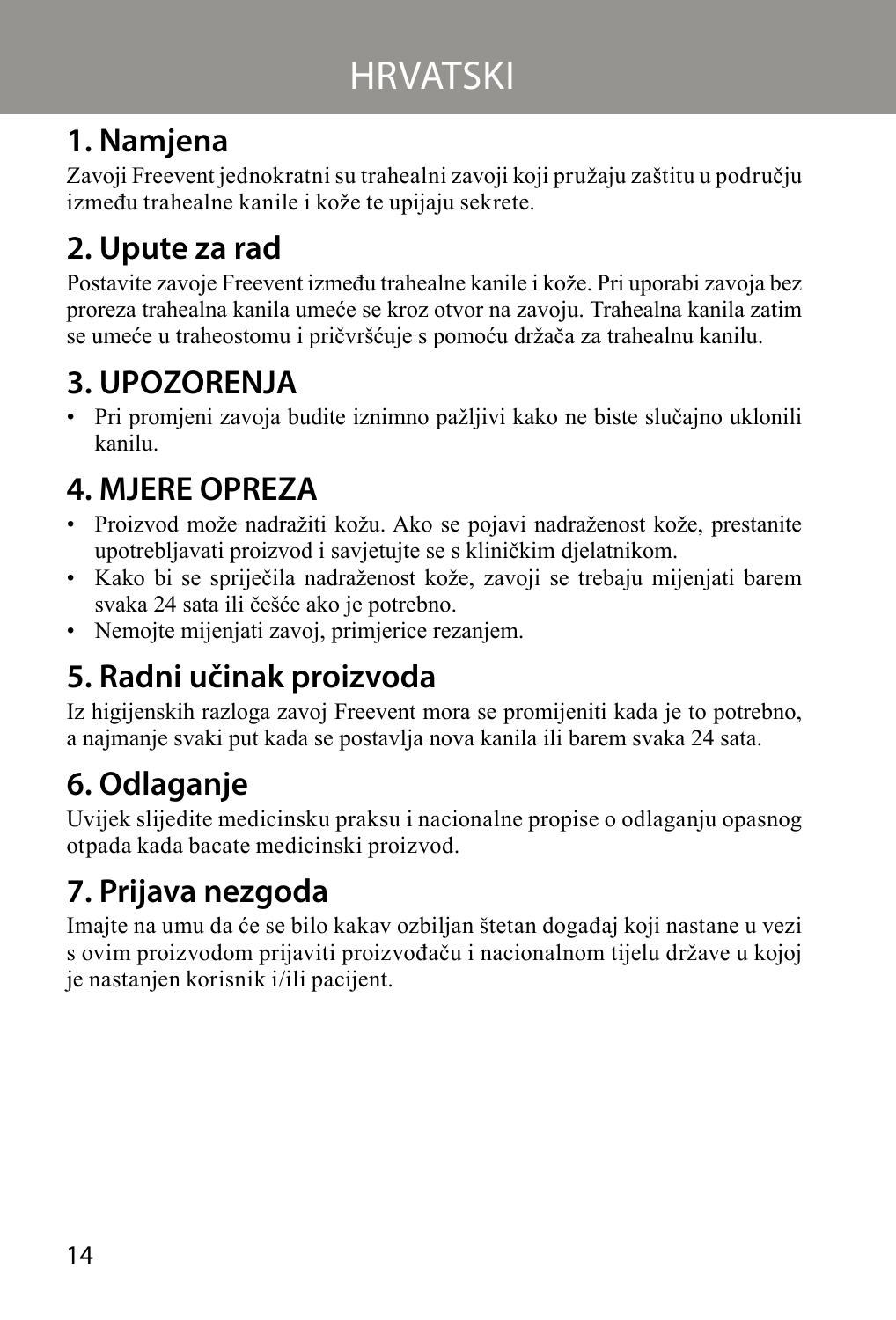#### **1. Kullanım amacı**

Freevent Yara Örtüleri, trakeal kanüla ile deri arasında koruma sağlayan ve salgıları emen tek kullanımlık trakeal yara örtüleridir.

#### **2. Kullanım talimatları**

Freevent Yara Örtülerini trakeal kanüla ile deri arasına yerleştirin. Yara örtüsünü deliksiz kullanırken, trakeal kanüla yara örtüsü açıklığından yerleştirilir. Daha sonra trakeal kanüla, trakeostomaya yerleştirilir ve bir trakeal kanüla tutucu ile sabitlenir.

#### **3. UYARILAR**

• Yara örtüsünü değiştirirken yanlışlıkla meydana gelebilecek dekanülasyonu önlemek için çok dikkatli olun.

#### **4. ÖNLEMLER**

- Cihaz cildi tahriş edebilir. Cilt tahrişi gelişirse cihazı kullanmayı bırakın ve doktorunuza danışın.
- Yara örtüsü en geç 24 saatte bir veya cilt tahrişini önlemek için gerekiyorsa daha sık değiştirilmelidir.
- Yara örtüsünde değişiklik yapmayın (ör. keserek).

#### **5. Cihaz performansı**

Hijyen gerekçesiyle, Freevent Yara Örtüsü, en az her kanüla değişikliğinde veya 24 saatte bir olmak üzere gerektikçe değiştirilmelidir.

#### **6. Atma**

Kullanılmış bir tıbbi cihazı atarken biyolojik tehlikelerle ilgili tıbbi uygulamalara ve ulusal gerekliliklere daima uyun.

#### **7. Bildirme**

Cihazla ilgili meydana gelen herhangi bir ciddi olay üreticiye ve kullanıcının ve/veya hastanın ikamet ettiği ülkedeki ulusal yetkiliye bildirilmelidir.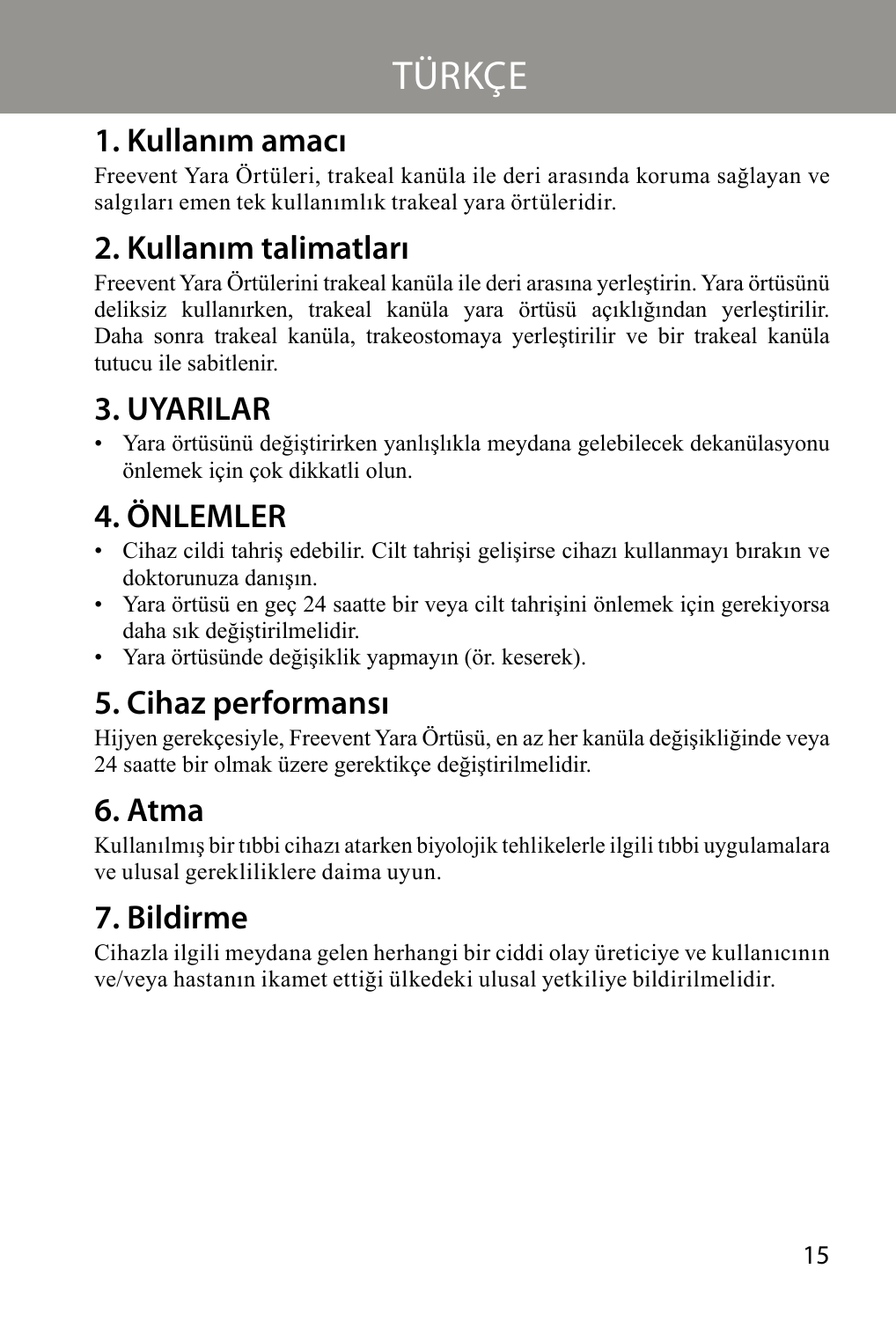

Manufacturer; Hersteller; Fabrikant; Fabricant; Produttore; Fabricante; Fabricante; Tillverkare; Producent; Produsent; Valmistaja; Framleiðandi; Tootja; Ražotājs; Gamintojas; Výrobce; Gyártó; Výrobca; Proizvajalec; Producent; Producător; Proizvođač; Proizvođač; Κατασκευαστής; Производител; Üretici; მწარმოებელი; Արտադրող; İstehsalçı; Производитель; Produsen; Pengilang; 製造業者; 제조사; 製造商; 制造商; היצרן ;املصنعة الجهة

Date of manufacture; Herstellungsdatum; Productiedatum; Date de fabrication; Data di fabbricazione; Fecha de fabricación; Data de fabrico; Tillverkningsdatum; Fremstillingsdato; Produksjonsdato; Valmistuspäivä; Framleiðsludagsetning; Valmistamise kuupäev; Ražošanas datums; Pagaminimo data; Datum výroby; Gyártás időpontja; Dátum výroby; Datum proizvodnje; Data produkcji; Data fabricației; Datum proizvodnje; Datum proizvodnje; Ημερομηνία κατασκευής; Дата на производство; Üretim tarihi; წარმოების თარიღი; Արտադրման ամսաթիվ; İstehsal tarixi; Дата изготовления; Tanggal produksi; Tarikh pembuatan; 製造日;  $\overline{\text{N}}$ تاريخ التصنيع ;תאריך ייצור ; 訓造日期; קתאריך ייצור

Use-by date; Verfallsdatum; Houdbaarheidsdatum; Date limite d'utilisation; Data di scadenza; Fecha de caducidad; Data de validade; Används senast: Anvendes inden; Brukes innen; Viimeinen käyttöpäivä; Síðasti notkunardagur; Kõlblik kuni; Derīguma termiņš; Naudoti iki; Datum expirace; Felhasználhatóság dátuma; Dátum najneskoršej spotreby; Rok uporabnosti; Data ważności; Data expirării; Rok uporabe; Rok upotrebe; Ημερομηνία λήξης; Срок на годност; Son kullanım tarihi; ვარგისია; Պիտանելիության ժամկետ; Son istifadə tarixi; Срок годности; Gunakan sebelum tanggal; Tarikh guna sebelum; 使用期限; 사용 기한; 使用截止日期; تاريخ انتهاء الصالحية ;תאריך אחרון לשימוש ;使用截止日期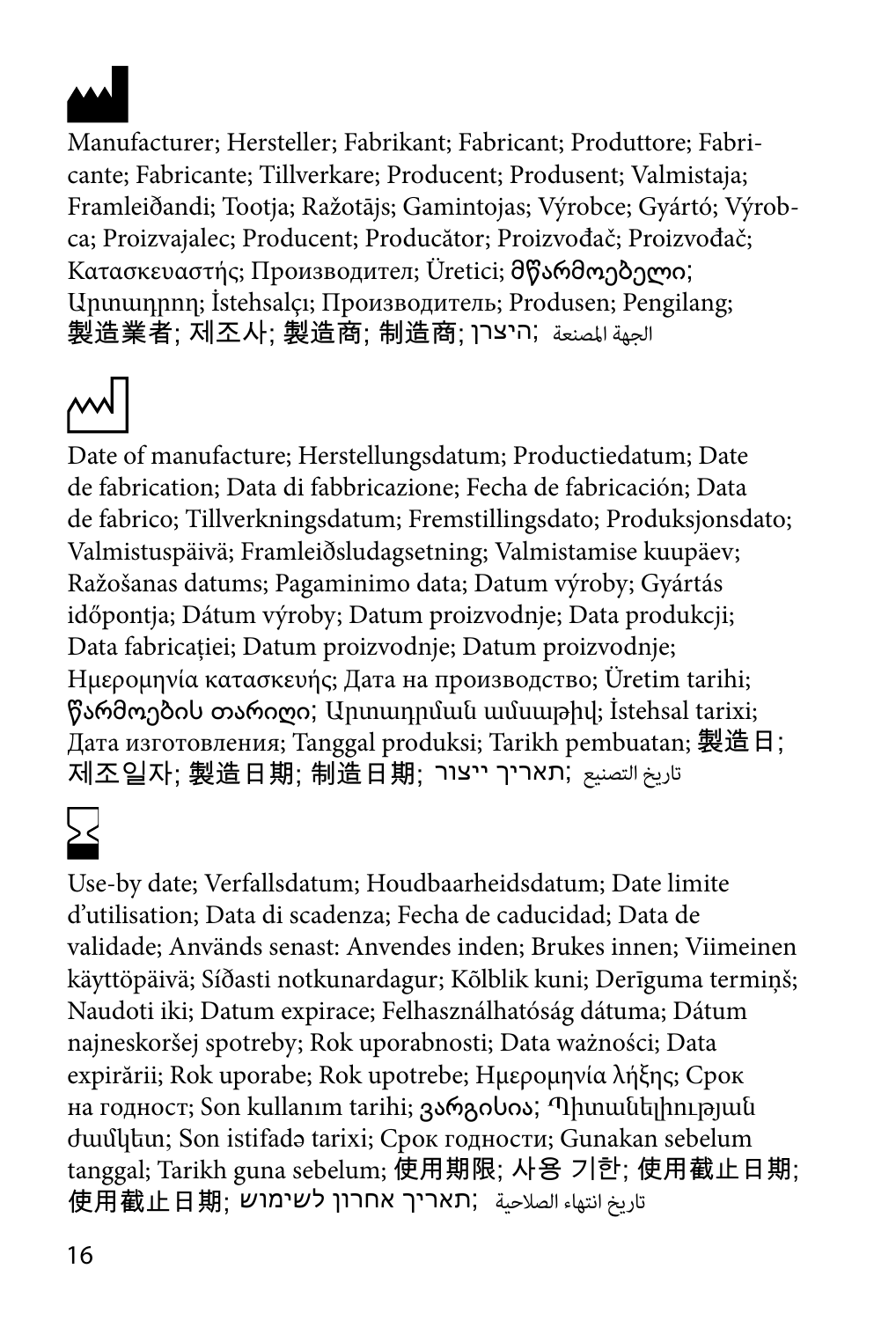## **LO1**

Batch code; Chargencode; Partijnummer; Code de lot; Codice lotto; Código de lote; Código do lote; Batchkod; Batchkode; Batchkode; Eränumero; Lotunúmer; Partii kood; Partijas kods; Partijos kodas; Kód šarže; Sarzs kód; Kód šarže; Številka serije; Kod partii; Codul lotului; Šifra serije; Šifra serije; Κωδικός παρτίδας; Код на партида; Parti kodu; სერიის კოდი; Ιυմբաքանակի կոդ; Partiya kodu; Код партии; Kode batch; Kod kelompok; バッチコード;  $H$ كود الدفعة ;קוד אצווה; 批号; אצווה + الكت

## **REF**

Product reference number; Produktreferenznummer; Referentienummer product; Numéro de référence du produit; Numero riferimento prodotto; Número de referencia del producto; Referência do produto; Referensnummer; Produktreferencenummer; Produktreferansenummer; Artikkelinumero; Tilvísunarnúmer vöru; Toote viitenumber; Produkta atsauces numurs; Gaminio katalogo numeris; Referenční číslo produktu; Termék referenciaszáma; Referenčné číslo produktu; Referenčna številka izdelka; Numer katalogowy produktu; Numărul de referință al produsului; Referentni broj proizvoda; Referentni broj proizvoda; Αριθμός αναφοράς προϊόντος; Референтен номер на продукт; Ürün referans numarası; პროდუქტის საკონტროლო ნომერი; Արտադրանքի տեղեկատու համարը; Məhsula istinad nömrəsi; Справочный номер изделия; Nomor referensi produk; Nombor rujukan produk; 製品参照番号; 제품 참조 번호; 產品參考號; 产品参考编号;

الرقم املرجعي للمنتج ;מספר סימוכין של המוצר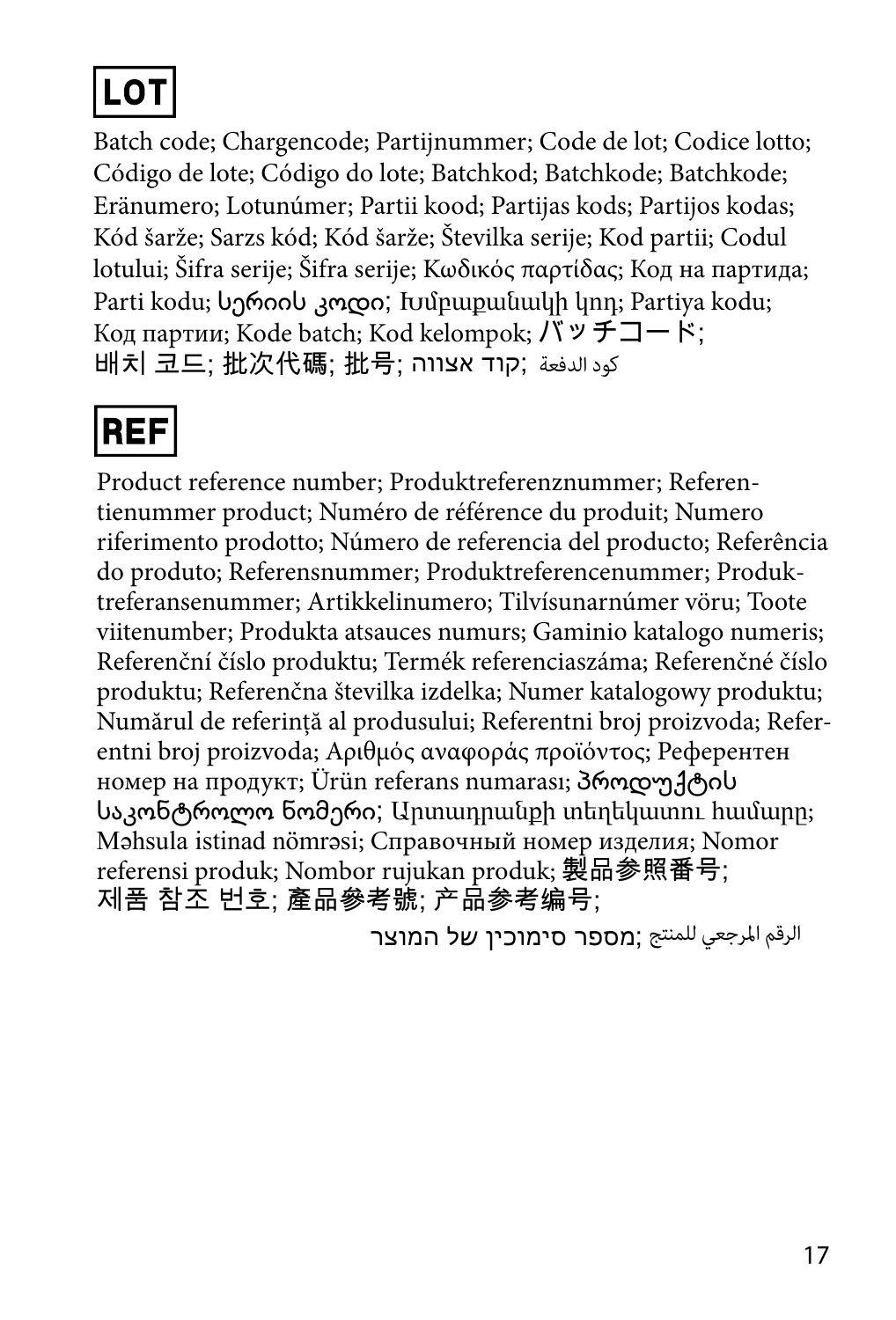

Do not re-use; Nur zum Einmalgebrauch; Niet hergebruiken; Ne pas réutiliser; Non riutilizzare; No reutilizar; Não reutilizar; Återanvänd ej; Må ikke genanvendes; Skal ikke gjenbrukes; Ei uudelleenkäytettävä; Má ekki endurnýta; Mitte taaskasutada; Neizmantot atkārtoti; Pakartotinai nenaudoti; Nepoužívejte opakovaně; Ne használja fel újra; Nepoužívajte opakovane; Ne uporabljajte ponovno; Nie używać ponownie; A nu se reutiliza; Nemojte ponovno upotrebljavati; Ne koristiti ponovo; Μην επαναχρησιμοποιείτε; Не използвайте повторно; Tekrar kullanmayın; არ გამოიყენოთ ხელახლა; Մեկանգամյա օգտագործման համար; Yenidən istifadə etməyin; Не подлежит повторному использованию; Jangan gunakan ulang; Jangan guna semula; 再利用不可; 재사용하지 마십시오; 請勿重複使用; 请勿重复使用;

يجب عدم إعادة االستخدام ;אינו מיועד לשימוש חוזר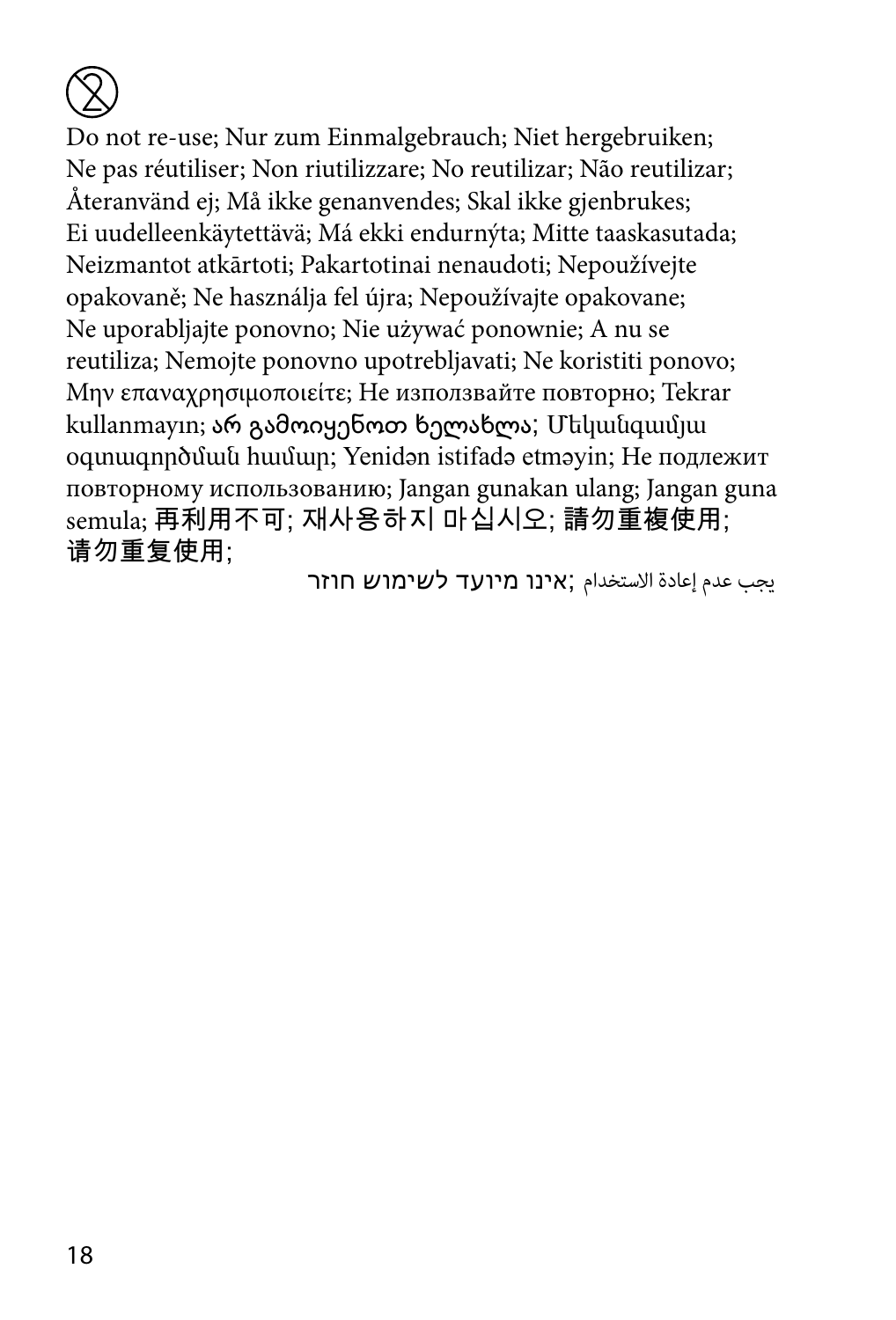

Keep away from sunlight and keep dry; Vor Sonnenlicht und Feuchtigkeit schützen; Niet blootstellen aan zonlicht, droog bewaren; Maintenir à l'abri de la lumière directe du soleil et de l'humidité; Tenere all'asciutto e al riparo dalla luce del sole; Mantener seco y alejado de la luz solar; Manter afastado da luz solar e da chuva; Håll borta från solljus och håll torr; Holdes bort fra sollys og holdes tør; Unngå direkte sollys, holdes tørr; Säilytettävä kuivassa paikassa suojassa auringonvalolta; Geymið fjarri sólarljósi og haldið þurru; Hoida kuivas ja eemal päikesevalgusest; Sargāt no saules stariem un mitruma; Saugoti nuo saulės šviesos ir laikyti sausai; Chraňte před slunečním zářením a udržujte v suchu; Tartsa a napfénytől távol, és tartsa szárazon; Chráňte pred slnečným žiarením a uchovávajte v suchu; Shranjujte na suhem in ne izpostavljajte sončni svetlobi; Chronić przed światłem słonecznym i przechowywać w suchym miejscu; A se feri de lumina soarelui și a se menține uscat; Čuvajte na suhom mjestu i podalje od Sunčeve svjetlosti; Držati dalje od sunčeve svetlosti i čuvati na suvom; Φυλάσσετε μακριά από το ηλιακό φως και διατηρείτε τη συσκευή στεγνή; Дръжте далече от слънчева светлина и съхранявайте на сухо място; Güneş ışığından uzakta ve kuru tutun; შეინახეთ მზისგან დაცულ ადგილას და მშრალ მდგომარეობაში; Հեռու պահեք արևի ճառագայթներից և պահեք չոր տեղում; Gün işığından uzaqda və quru saxlayın; Берегите от воздействия прямых солнечных лучей и влаги; Hindarkan dari sinar matahari dan simpan di tempat yang kering; Jauhkan dari cahaya matahari dan pastikan sentiasa kering; 直射日光および湿気禁止; 직사광선이 닿지 않게 하고 건조한 상 태로 유지하십시오; 避免日照並保持乾燥; 避免日照和保持干燥;

; יש להרחיק מאור השמש ולאחסן במקום יבש يجب الحفاظ عىل املنتج جافً ً ا وبعيدا عن أشعة الشمس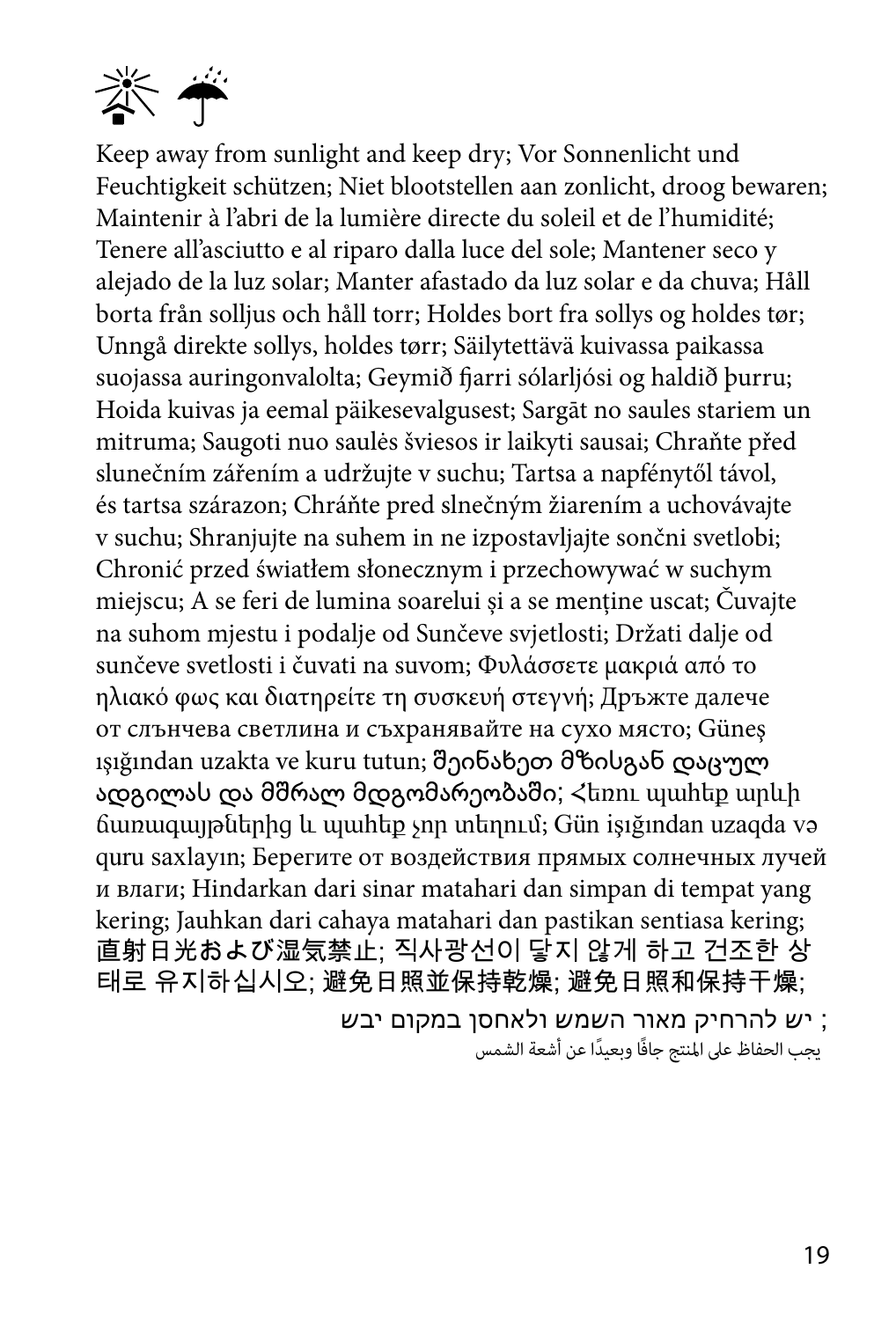# $\lambda$

Storage temperature limit; Lagertemperaturgrenze; Maximale bewaartemperatuur; Limite de température de stockage; Temperature di stoccaggio; Límite de temperatura de almacenamiento; Limite da temperatura de armazenamento; Temperaturgränser för förvaring; Opbevaringstemperaturbegrænsning; Oppbevaringstemperaturgrense; Säilytyslämpötilan raja; Takmarkanir á hitastigi við geymslu; Säilitustemperatuuri piirmäär; Uzglabāšanas temperatūras ierobežojums; Laikymo temperatūros riba; Maximální skladovací teplota; Tárolási hőmérsékletkorlát; Limit skladovacej teploty; Omejitve temperature za shranjevanje; Temperatura przechowywania; Limita temperaturii de depozitare; Ograničenje temperature skladištenja; Ograničenje temperature skladištenja; Όρια θερμοκρασίας αποθήκευσης; Граници на температурата на съхранение; Saklama sıcaklığı sınırı; შენახვის ტემპერატურის ლიმიტი; Պահպանման ջերմաստիճանի սահմանները; Saxlama temperaturu həddi; Ограничения температуры хранения; Batas suhu penyimpanan; Had suhu simpanan; 保管温度制限; 보관 온도 제한; 儲存溫度限制; 储存温度限制;

حد درجة الحرارة والتخزين ;הגבלת טמפרטורת אחסון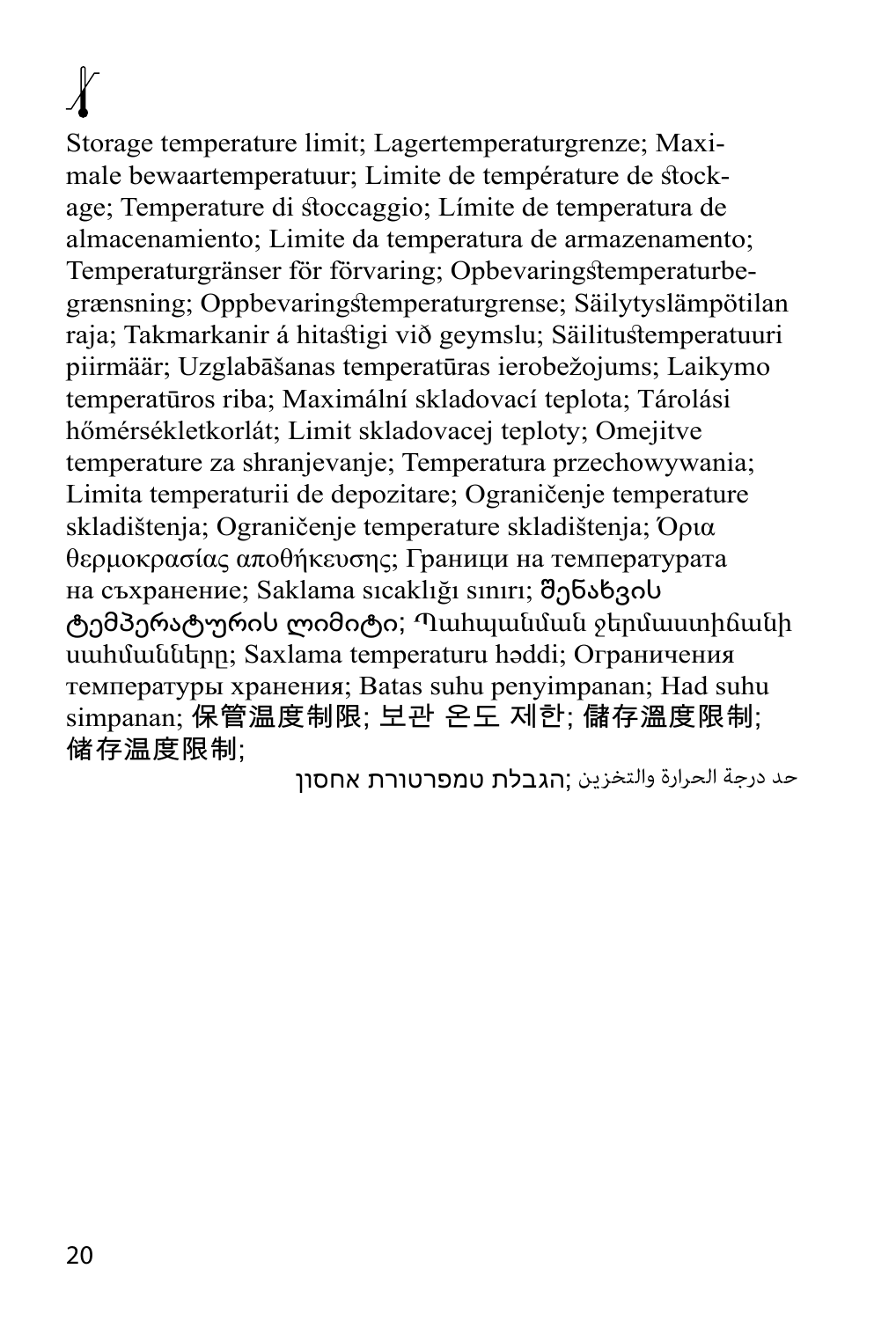<sub>min</sub> î<sup>rt</sup>  $\mathbb{R}$ -MAX

Store at room temperature. Temporary deviations within the temperature range (max-min) are allowed; Bei Zimmertemperatur lagern. Temperaturschwankungen innerhalb des Temperaturbereichs (min.–max.) sind zulässig; Bij kamertemperatuur bewaren. Tijdelijke afwijkingen van de temperatuur binnen de marge (min-max) zijn toegestaan; Stocker à température ambiante Des écarts temporaires dans la plage de température ambiante (max-min) sont autorisés; Conservare a temperatura ambiente. Sono consentiti scostamenti temporanei entro i limiti di temperatura (max-min); Almacenar a temperatura ambiente. Se permiten desviaciones temporales dentro del rango de temperatura (máx.-mín.); Guardar à temperatura ambiente. São permitidos desvios temporários dentro do intervalo das temperaturas (máx-min); Förvara i rumstemperatur. Tillfälliga avvikelser inom temperaturområdet (max–min.) är tillåtna; Opbevar ved rumtemperatur. Midlertidige afvigelser i temperaturintervallet (maks-min) er tilladt; Oppbevares i romtemperatur. Midlertidige avvik innenfor temperaturområdet (maks.–min.) er tillatt; Säilytä huoneenlämmössä. Väliaikainen poikkeama lämpötila-alueella (suurin-pienin) on sallittu; Geymið við stofuhita. Tímabundin frávik innan hitasviðs (lágm.– hám.) eru leyfð; Hoida toatemperatuuril. Ajutised nihked temperatuurivahemikus (max–min) on lubatud; Uzglabāt istabas temperatūrā. Ir pieļaujamas īslaicīgas novirzes temperatūras diapazona ietvaros (min.–maks.); Laikyti kambario temperatūroje. Leidžiami laikini nuokrypiai, neviršijantys temperatūros intervalo (didž.–maž.); Skladujte při pokojové teplotě. Dočasné odchylky od teplotního rozsahu (max–min) jsou povoleny; Tárolja szobahőmérsékleten. Az átmeneti ingadozás a hőmérséklet-tartományon belül (max.–min.) engedélyezett; Uchovávajte pri izbovej teplote. Dočasné odchýlky v rámci teplotného rozsahu (max – min) sú povolené; Shranjujte pri sobni temperaturi. Dovoljena so začasna odstopanja znotraj temperaturnega razpona (najv.–najm.); Przechowywać w temperaturze pokojowej. Dopuszczalne są przejściowe odchylenia w obrębie zakresu temperatury (maks. — min.); A se păstra la temperatura camerei. Sunt permise abateri temporare în intervalul de temperatură (min.–max.); Skladištite pri sobnoj temperaturi. Dopuštena su privremena odstupanja unutar raspona temperature (maks. – min.); Čuvati na sobnoj temperaturi.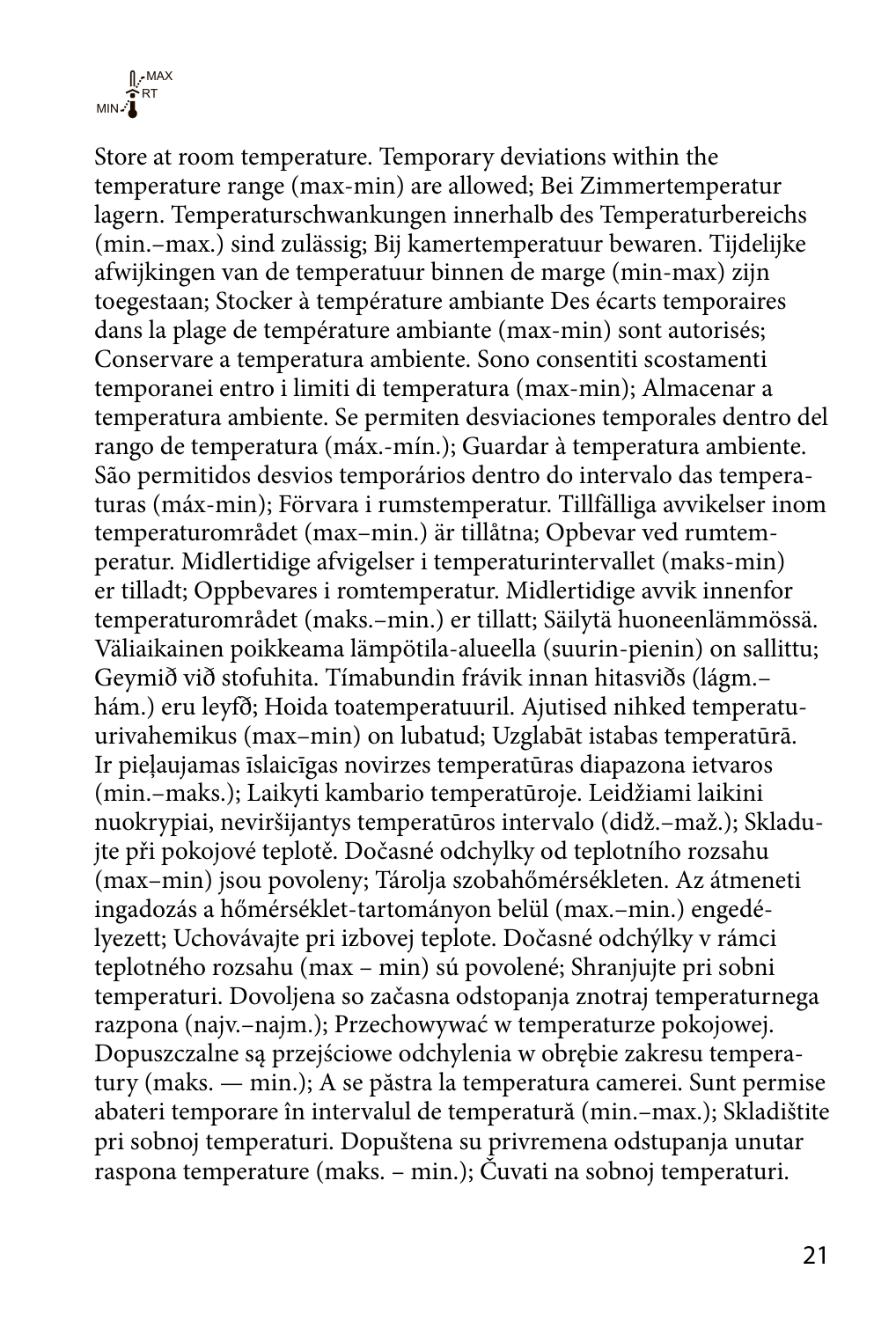Dozvoljena su privremena odstupanja unutar temperaturnog opsega (maks.–min.); Φυλάσσετε σε θερμοκρασία δωματίου. Επιτρέπονται παροδικές αποκλίσεις εντός του εύρους θερμοκρασίας (μέγιστηελάχιστη); Съхранявайте на стайна температура. Временните отклонения в температурните диапазони (макс. – мин.) са разрешени; Oda sıcaklığında saklayın. Sıcaklık aralığı (maksimum-minimum) içerisinde geçici sapmalara izin verilir; შეინახეთ ოთახის ტემპერატურაზე. დროებითი გადახრები ტემპერატურის ფარგლებში (მაქს.-მინ.) დასაშვებია; Պահել սենյակային ջերմաստիճանում: Թույլատրվում են ժամանակավոր տատանումներ ջերմաստիճանի ընդգրկույթում (առավելագույնից նվազագույն); Otaq temperaturunda saxlayın. Maksimum və minimum temperatur aralığında müvəqqəti yayınmalara icazə verilir; Храните при комнатной температуре. Допускаются временные отклонения интервала температур (макс.-мин.); Simpan pada suhu ruang. Deviasi sementara dalam rentang suhu (maks-min) diizinkan; Simpan pada suhu bilik. Penyimpangan sementara dalam julat suhu (maks-min) adalah dibenarkan; 室温で 保管。温度範囲(最大~最小)内の温度逸脱は許容。; 실온에 서 보관하십시오. 온도 범위내에서의 일시적인 편차(최대-최소) 는 허용됩니다; 室溫儲存。允許在溫度範圍內(上限至下限)的 溫度差異。; 室温下存放。允许温度范围内 (最高-最低)的暂 时偏差。;

יש לאחסן בטמפרטורת החדר. מותרות סטיות זמניות בתוך טווח הטמפרטורה )מקסימום-מינימום(.

بصب التخزين في درجة حرارة الغرفة. يُسمح باختلافات مؤقتة ضمن نطاق درجة الحرارة (الحد<br>لأقص-الحد الأدل).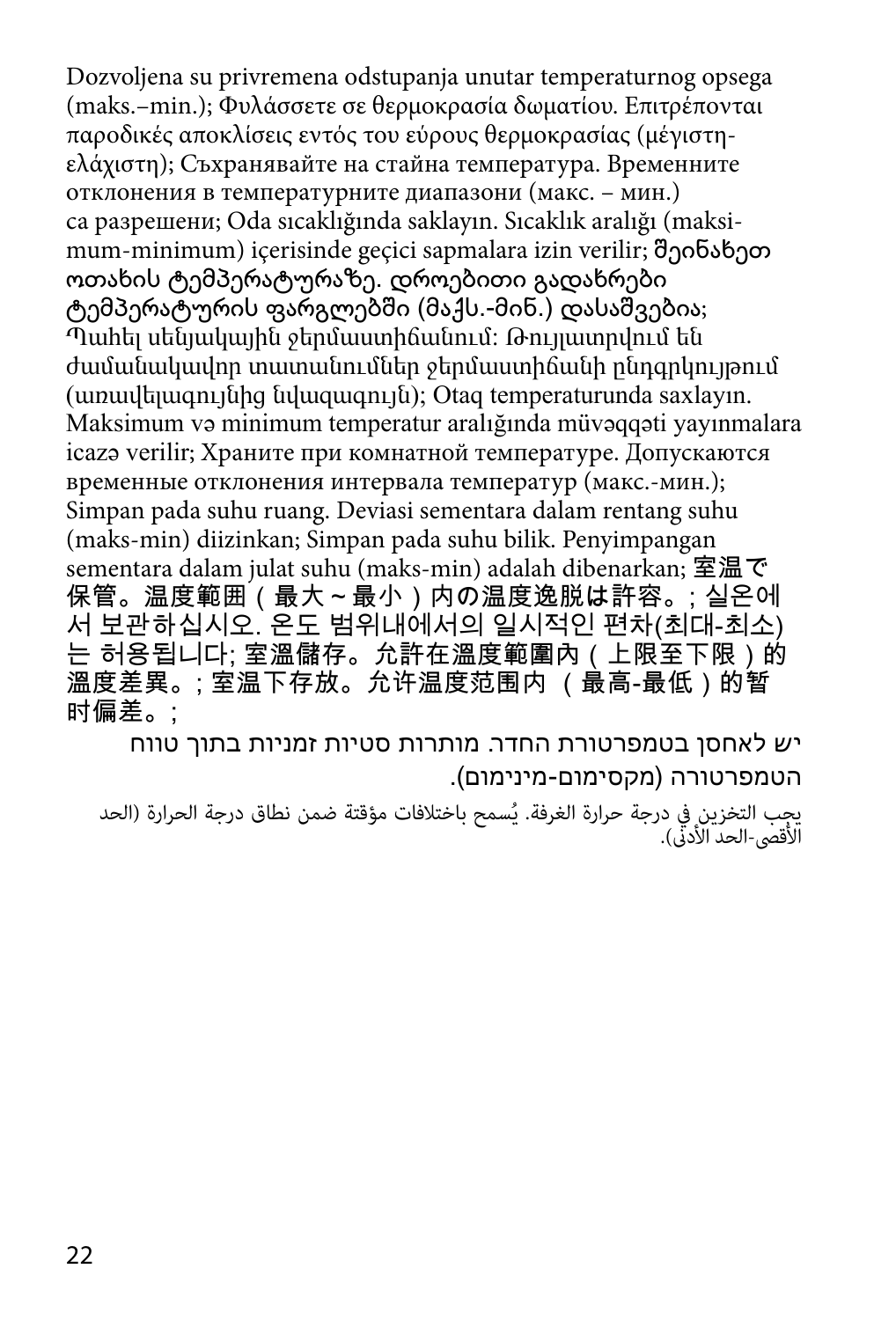

Caution, consult instructions for use; Vorsicht, Gebrauchsanweisung beachten; Let op: Raadpleeg de gebruiksaanwijzingen; Mise en garde, consulter le mode d'emploi; Attenzione, consultare le istruzioni per l'uso; Precaución, consultar instrucciones de uso; Cuidado, consultar as instruções de utilização; Varning, läs instruktion; Forsigtig, se brugsanvisning; Forsiktig, se bruksanvisningen; Varoitus, katso käyttöohjeet; Varúð, lesið notkunarleiðbeiningarnar; Ettevaatust, tutvuge kasutusjuhendiga; Uzmanību! Izlasiet lietošanas norādījumus; Dėmesio, skaityti naudojimo instrukciją; Upozornění, viz návod k použití; Figyelem, tájékozódjon a használati útmutatóból; Pozor, riaďte sa návodom na použitie; Pozor; glejte navodila za uporabo; Uwaga, należy zapoznać się z instrukcją obsługi; Atenție! Consultați instrucțiunile de utilizare; Pozor: proučite upute za upotrebu; Oprez, konsultovati uputstvo za upotrebu; Προσοχή, συμβουλευτείτε τις οδηγίες χρήσης; Внимание, консултирайте се с инструкциите за употреба; Dikkat, kullanmadan önce talimatları inceleyin; გაფრთხილება, მოითხოვეთ გამოყენების ინსტრუქცია; Ուշադրություն, հետևեք օգտագործման հրահանգներին; Xəbərdarlıq, istifadə qaydalarını oxuyun; Предостережение, обратитесь к инструкциям по применению; Perhatian, baca petunjuk penggunaan; Berhati-hati, rujuk arahan penggunaan; 注意、取扱説明書を参照; 주의, 사용 지침을 참조하십시오; 注意事項,參閱使用說明; 小心,参阅使用说明书; تنبيه، راجع تعليامت االستخدام ;זהירות, יש לעיין בהוראות השימוש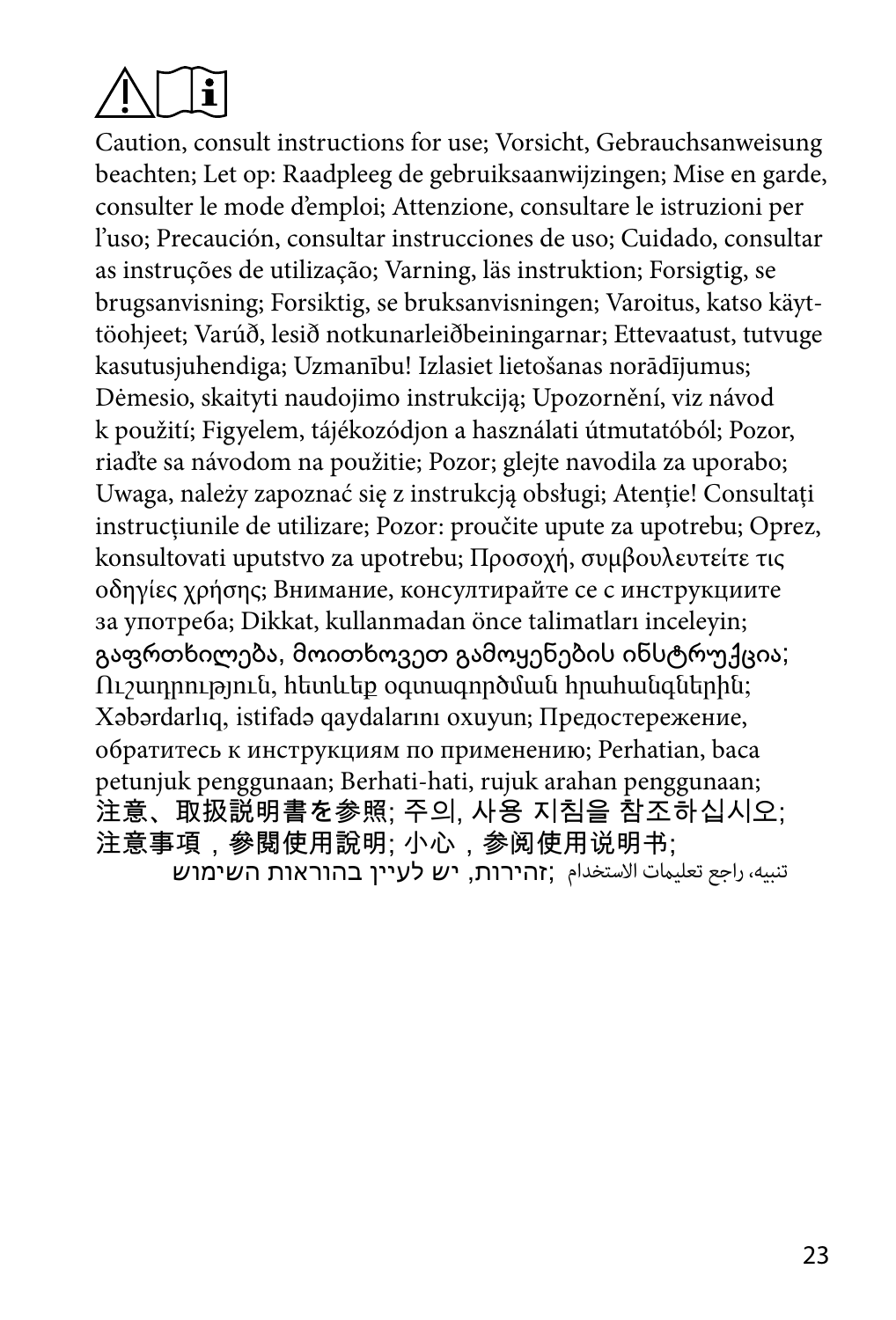

Medical Device; Medizinprodukt; Medisch hulpmiddel; Dispositif médical; Dispositivo medico; Producto sanitario; Dispositivo médico; Medicinteknisk produkt; Medicinsk udstyr; Medisinsk utstyr; Lääkinnällinen laite; Lækningatæki; Meditsiiniseade; Medicīniska ierīce; Medicinos priemonė; Zdravotnický prostředek; Orvostechnikai eszköz; Zdravotnícka pomôcka; Medicinski pripomoček; Wyrób medyczny; Dispozitiv medical; Medicinski proizvod; Медицинско средство; Іατροτεχνολογικό προϊόν; Медицинскоизделие; Tıbbi cihaz; სამედიცინო მოწყობილობა; Բժշկական սարք; Tibbi Avadanlıq; Медицинское изделие; Peralatan Medis; Peranti Perubatan; 医療機器; 의료 장치; 醫療裝置; 医疗器械;

جهاز طبي ;התקן רפואי

**IFU**

Instructions for use; Gebrauchsanweisung; Gebruiksaanwijzing; Mode d'emploi; Istruzioni per l'uso; Instrucciones de uso; Instruções de utilização; Bruksanvisning; Brugsanvisning; Bruksanvisning; Käyttöohjeet; Notkunarleiðbeiningar; Kasutusjuhend; Lietošanas norādījumi; Naudojimo instrukcija; Návod k použití; Használati útmutató; Návod na použitie; Navodila za uporabo; Instrukcja użycia; Instrucțiuni de utilizare; Upute za upotrebu; Uputstvo za upotrebu; Οδηγίες χρήσης; Инструкции за употреба; Kullanım talimatları; გამოყენების ინსტრუქცია; Օգտագործման հրահանգներ; İstifadə qaydaları; Инструкции по применению; Petunjuk penggunaan; Arahan penggunaan; 取扱説明書; 사용 지침; 使用說明; تعليامت االستخدام ;הוראות שימוש ;使用说明书